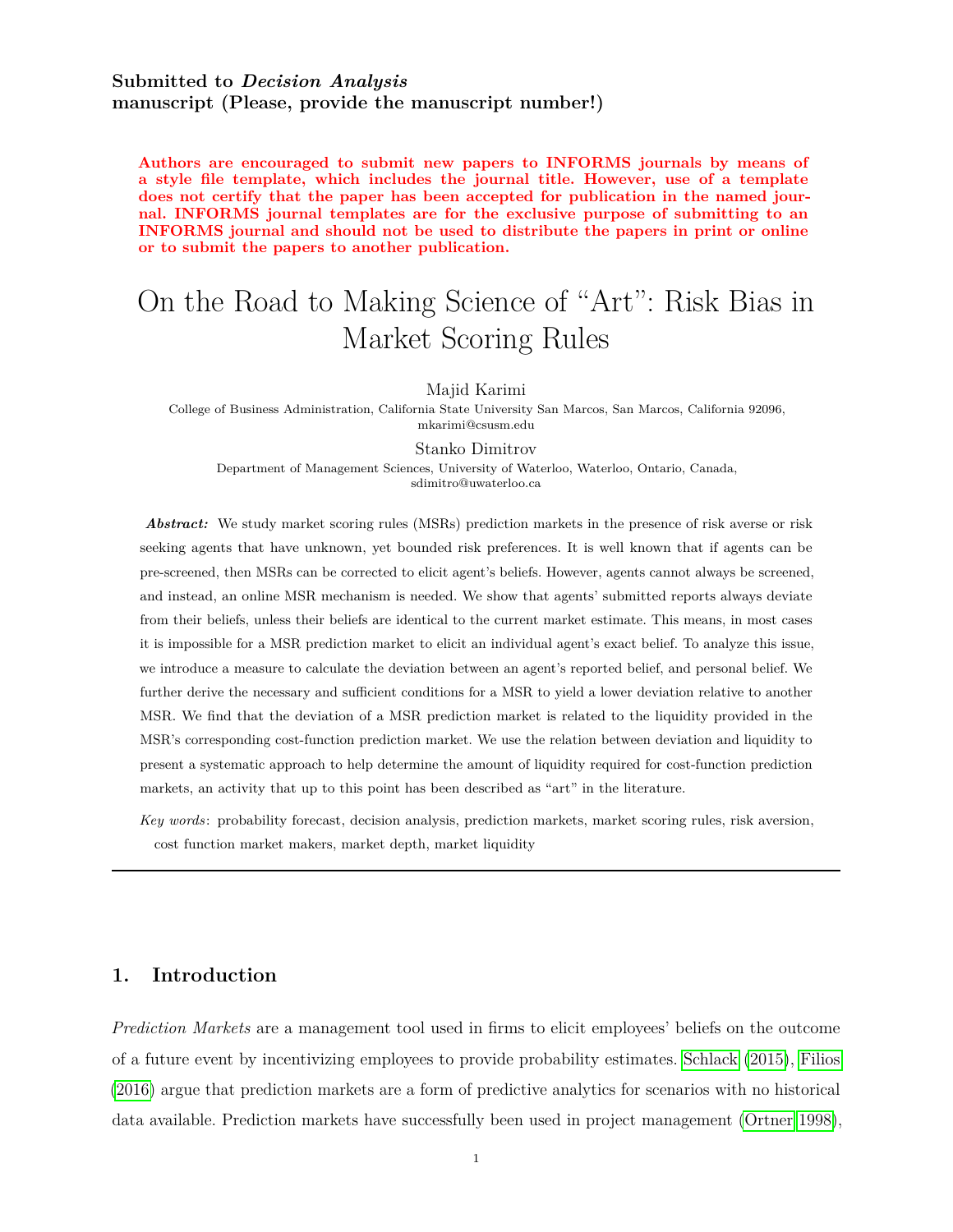new product sales and development [\(Plott and Chen 2002\)](#page-28-1) and disease spread forecasting [\(Polgreen](#page-28-2) [et al. 2007\)](#page-28-2), just to name a few examples. Prediction markets are also used privately within corporations. Prediction markets appear in corporations like General Electric, Google, Hewlett-Packard, IBM, Intel, Microsoft, Siemens, and Yahoo! [\(Arrow et al. 2008\)](#page-26-0). However, in recent times a number of popular media outlets are stating that prediction markets are failing [\(Ledbetter 2008,](#page-28-3) [D.R. 2016\)](#page-27-1). Besides the natural argument that prediction markets provide probability estimates on the event, and not a deterministic estimate, popular media provides arguments such as cognitive biases, thin markets, low stakes, and slow to react to events as reasons behind prediction market failure. These may all be viable reasons, but one reason not mentioned is risk bias that induces rational individuals to change their behavior (i.e., reported probability estimates) in prediction markets due to their risk preferences.

In subsidized prediction markets, those markets used in corporate settings, risk bias may arise due to the small number of participants<sup>[1](#page-1-0)</sup>. The impact of risk bias is studied by [Dimitrov et al.](#page-27-2) [\(2015\)](#page-27-2), in which the authors show that the reward given in a subsidized prediction market must decrease exponentially. However, the results of [Dimitrov et al.](#page-27-2) [\(2015\)](#page-27-2) are contingent on agents' having unbounded risk preferences, such as an agent who prefers receiving \$0.01 for certain to a lottery that pays \$1,000,000 with probability 0.99 and \$0 otherwise. Such agents are not observed in practice [\(Cox and Harrison](#page-27-3) [2008\)](#page-27-3), and there is often a bound on the maximum risk-averse and risk-seeking preferences of a population. In this paper, we study the impact of risk bias on agents' behavior in subsidized prediction markets encountered in practice known as strictly proper market scoring rule prediction markets, when a population's risk preferences are unknown yet bounded. [Sethi and Vaughan](#page-29-1) [\(2016\)](#page-29-1) show that the price of a subsidized prediction market with risk-averse traders who are budget-limited is a good approximation of the agents' aggregated belief. The result of [Sethi and Vaughan](#page-29-1) [\(2016\)](#page-29-1) suggests that characteristics of a subsidized prediction market, namely liquidity, can be adjusted such that the market organizer can make better inferences about agents' beliefs. [Abernethy et al.](#page-26-1) [\(2014\)](#page-26-1) analytically draw the connection between a risk-averse agent, with an exponential utility function, and exponential belief distribution, and a subsidized prediction market's prices. In their work, [Abernethy et al.](#page-26-1) [\(2014\)](#page-26-1) show how a market's liquidity can be adjusted to alter the market's belief elicitation. [Abernethy](#page-26-1) [et al.](#page-26-1) [\(2014\)](#page-26-1) use inverse liquidity to measure a market's liquidity. A recent paper by [Dudík et al.](#page-27-4) [\(2017\)](#page-27-4) considers agents with exponential utilities and beliefs drawn from an exponential distribution and characterizes four components of error (difference between market price and ground truth). By definition, inverse liquidity can only compare the provided liquidity of different market makers from the same family as defined in Section [2.1.](#page-4-0) The work of [Sethi and Vaughan](#page-29-1) [\(2016\)](#page-29-1), [Abernethy et al.](#page-26-1)

<span id="page-1-0"></span><sup>1</sup> Corporate prediction markets are subsidized to circumvent no-trade situations that exist when there are few traders in such markets.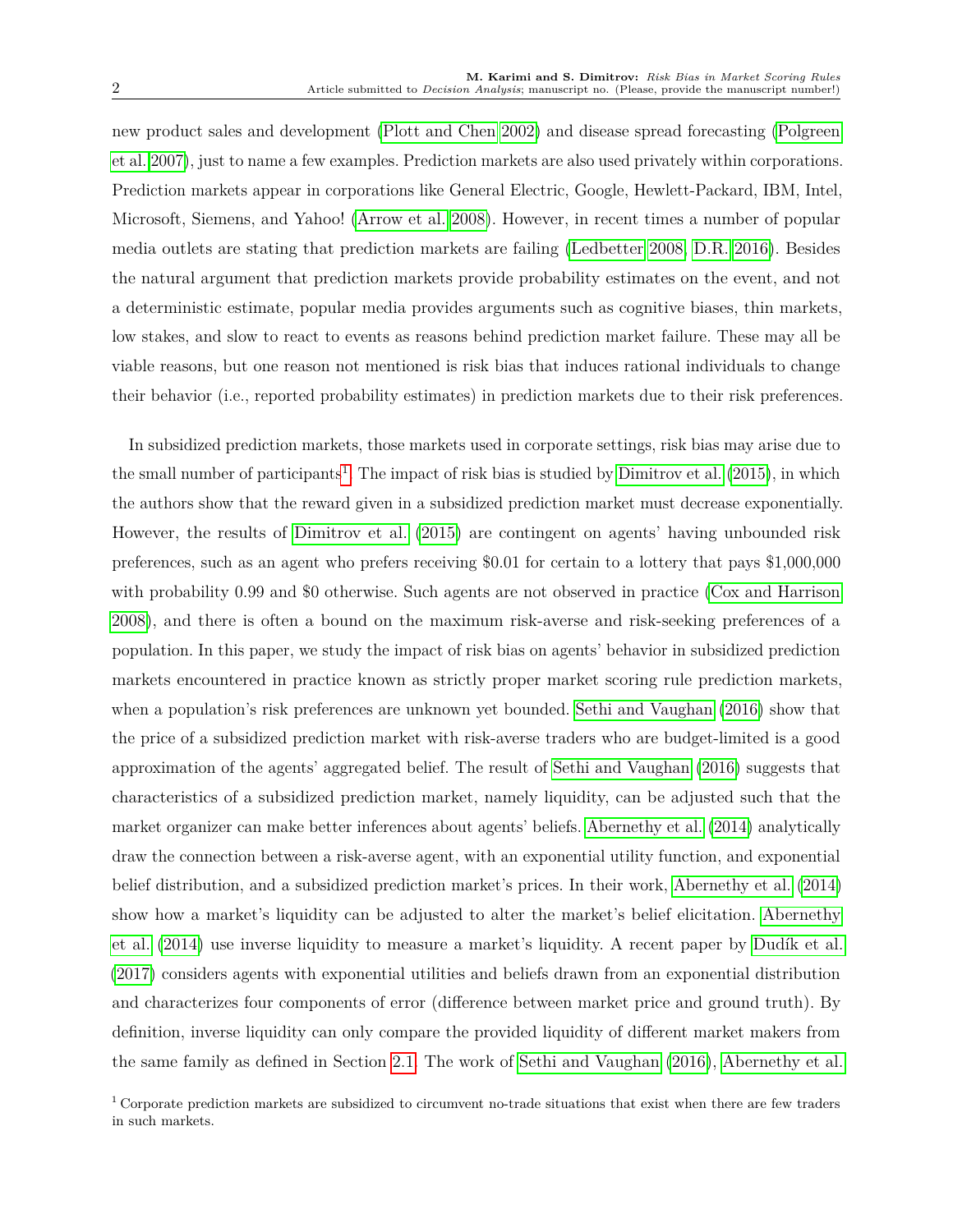[\(2014\)](#page-26-1), and [Dudík et al.](#page-27-4) [\(2017\)](#page-27-4) attempt to bridge the gap in the interpretation of prediction markets' prices in terms of agents' beliefs, and the characteristics of subsidized prediction markets. In our work, we extend this stream of literature in five ways.

Our five extensions of the current literature are as follow. First, we do not make any assumption on the agents' belief distribution, for example the work of [Abernethy et al.](#page-26-1) [\(2014\)](#page-26-1) assumed agents' beliefs are exponentially distributed. Second, we consider both risk-averse and risk-seeking individuals in our study, not only risk-averse as is currently assumed. Third, we do not make any assumption about the type of risk-aversion or risk-seeking utility of agents other than the facts that: an agent cannot be risk-averse and risk-seeking at the same time, and the Arrow-Pratt [\(Pratt 1964\)](#page-28-4) measure of risk-aversion/risk-seeking preference of agents is bounded above and below. Our setting is an extension of those considered in the literature that in the most general case, only considers risk-averse agents [\(Sethi and Vaughan 2016\)](#page-29-1). Fourth, we use two measures of liquidity, inverse liquidity and market depth, to show that our results are consistent regardless of how the liquidity is measured, this allows our analysis to be carried across different prediction markets from varying market maker families, while current literature only considers inverse liquidiy [\(Abernethy et al. 2014\)](#page-26-1). Last, we do not consider bounded-budget agents, and therefore the behavior of an agent considered in our study is the same behavior exhibited by the same agent in the presence of learning, as considered by [Abernethy et al.](#page-26-1) [\(2014\)](#page-26-1), [Sethi and Vaughan](#page-29-1) [\(2016\)](#page-29-1).

[Lambert](#page-28-5) [\(2011\)](#page-28-5), [Schlag and van der Weele](#page-29-2) [\(2013\)](#page-29-2) show that no deterministic scoring rule can truthfully elicit the beliefs of agents with unknown risk preferences. For completeness, we show that the same result holds for deterministic prediction market mechanism, that is, no deterministic prediction market mechanism can truthfully elicit the beliefs of agents with unknown, yet bounded, risk preferences. Fortunately, a group of papers shows that if probabilistic payment mechanisms are used instead of deterministic mechanisms (all market scoring rule and cost function subsidized prediction markets are deterministic mechanisms), then incentive compatibility may be restored in scoring rules [\(Allen 1987,](#page-26-2) [Karni 2009\)](#page-27-5). Unfortunately, in practice, individuals inherently dislike probabilistic payments [\(Wakker et al. 1997\)](#page-29-3), and we are not aware of any probabilistic prediction market mechanisms in use today. It is results such as [Wakker et al.](#page-29-3) [\(1997\)](#page-29-3) that motivate us to only consider deterministic subsidized prediction market mechanisms in our paper.

In this article, we are particularly interested in the impact of risk bias in corporate prediction markets in which the number of traders may be low [\(Cowgill and Zitzewitz 2015\)](#page-27-6), also known as thin markets. We cannot eliminate risk bias in corporate prediction markets, and thin markets in general, using deterministic mechanisms; therefore, our only alternative is to minimize risk bias in subsidized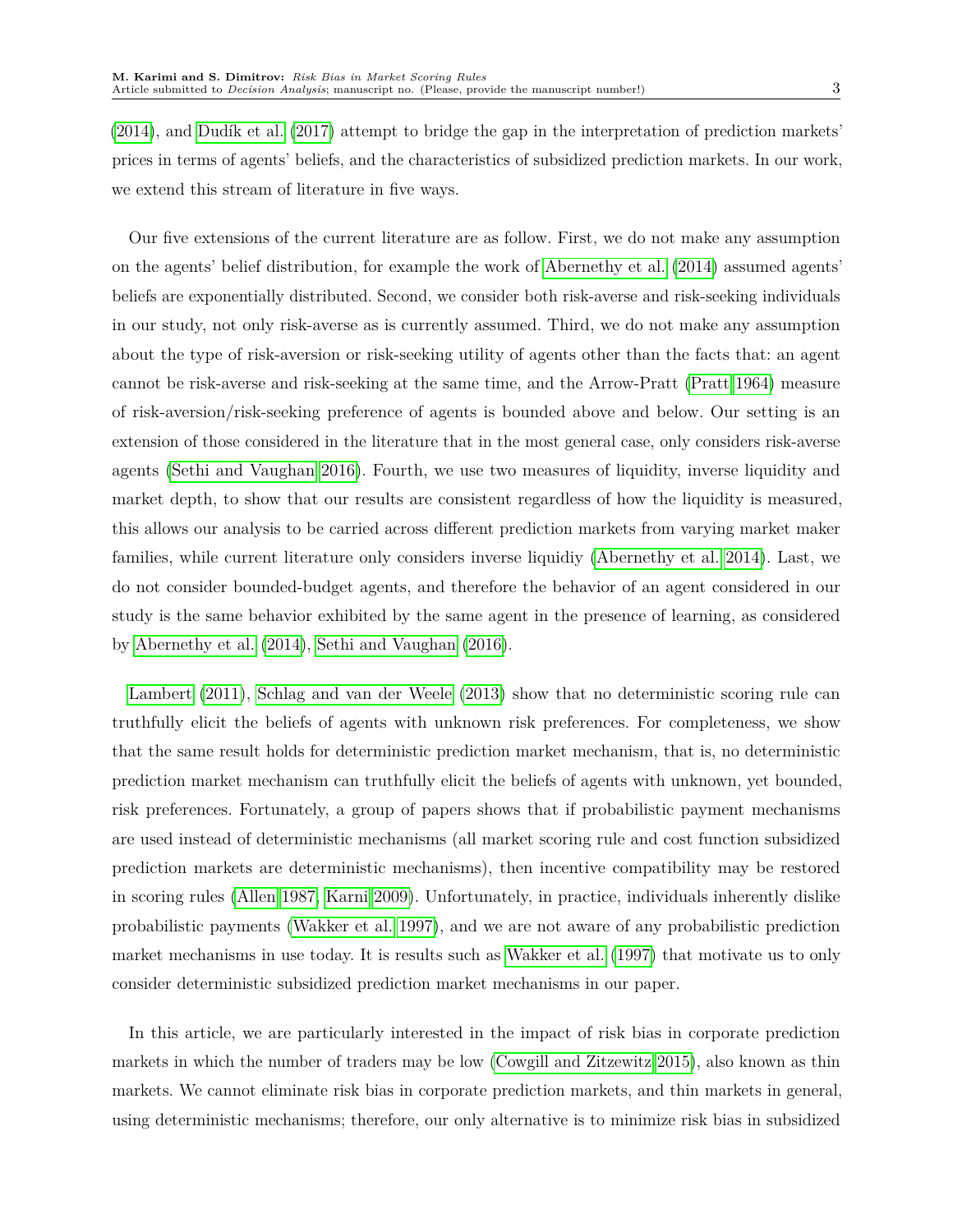corporate prediction markets. As we consider corporate prediction markets for the remainder of the paper, we will use the term prediction markets to reference corporate or thin markets. Risk bias, as measured by *deviation*, the absolute difference in agent belief and report, may lead a market to converge to a market price not indicative of agents' beliefs. One way to combat risk bias is to reduce market liquidity, making the potential loss of any one agent smaller than when liquidity is higher, thereby making it more likely for even risk-averse agents to report their true beliefs. Low liquidity, however, may result in large price oscillations. As such, finding the maximum liquidity parameter possible without changing the worst-case deviation is of interest to any corporate market organizer. In fact, we find the analytical relationship that exists between risk bias and market liquidity for the subsidized prediction markets we consider.

With the analytical relationship between market liquidity and maximum agent deviation, we address a practical problem that has plagued subsidized prediction markets for years: "how much liquidity should be provided in a subsidized market?" This question has until now been answered with what is described by some prediction market researchers as the "art" of prediction markets [\(Pennock 2010\)](#page-28-6). Our results enable practitioners to move out of the realm of "art" and into the realm of science, by carefully trading off market liquidity with the maximum agent deviation. With a bound on a population's risk preferences [\(Babcock et al. 1993\)](#page-26-3) and our analytical results, we solve a series of mathematical programs for the Logarithmic MSR (LMSR), Quadratic MSR (QMSR), and Spherical MSR (SMSR) subsidized prediction markets, the type of markets used most frequently in practice, to determine the trade-off made in setting the market liquidity and the maximum agent deviation. It is this trade-off that a market organizer, the individual interested in running a market, must make when designing the market. We note that our results generalize to more than just the LMSR, QMSR, and SMSR prediction markets, and may be applied to any strictly proper MSR prediction market.

The main contribution of our study, considering binary events, are as follows: 1) We introduce the notion of an agent's deviation in a prediction market. 2) We present the necessary and sufficient conditions of the structural properties of two MSRs such that one MSR yields lower deviation relative to another MSR for all agents in a population. 3) We present the relationship between deviation and liquidity for cost-function market makers, defined in Section [2.3,](#page-6-0) using two different measures of liquidity, namely inverse liquidity and market depth [\(Chen and Pennock 2007,](#page-27-7) [Abernethy et al. 2014\)](#page-26-1). 4) We show that for each MSR in a family of MSRs, with LMSRs included, higher (lower) deviation implies higher (lower) liquidity. 5) Using our derived relationship between deviation and liquidity, we present an optimization problem one may use to determine the desired liquidity when running a subsidized prediction market.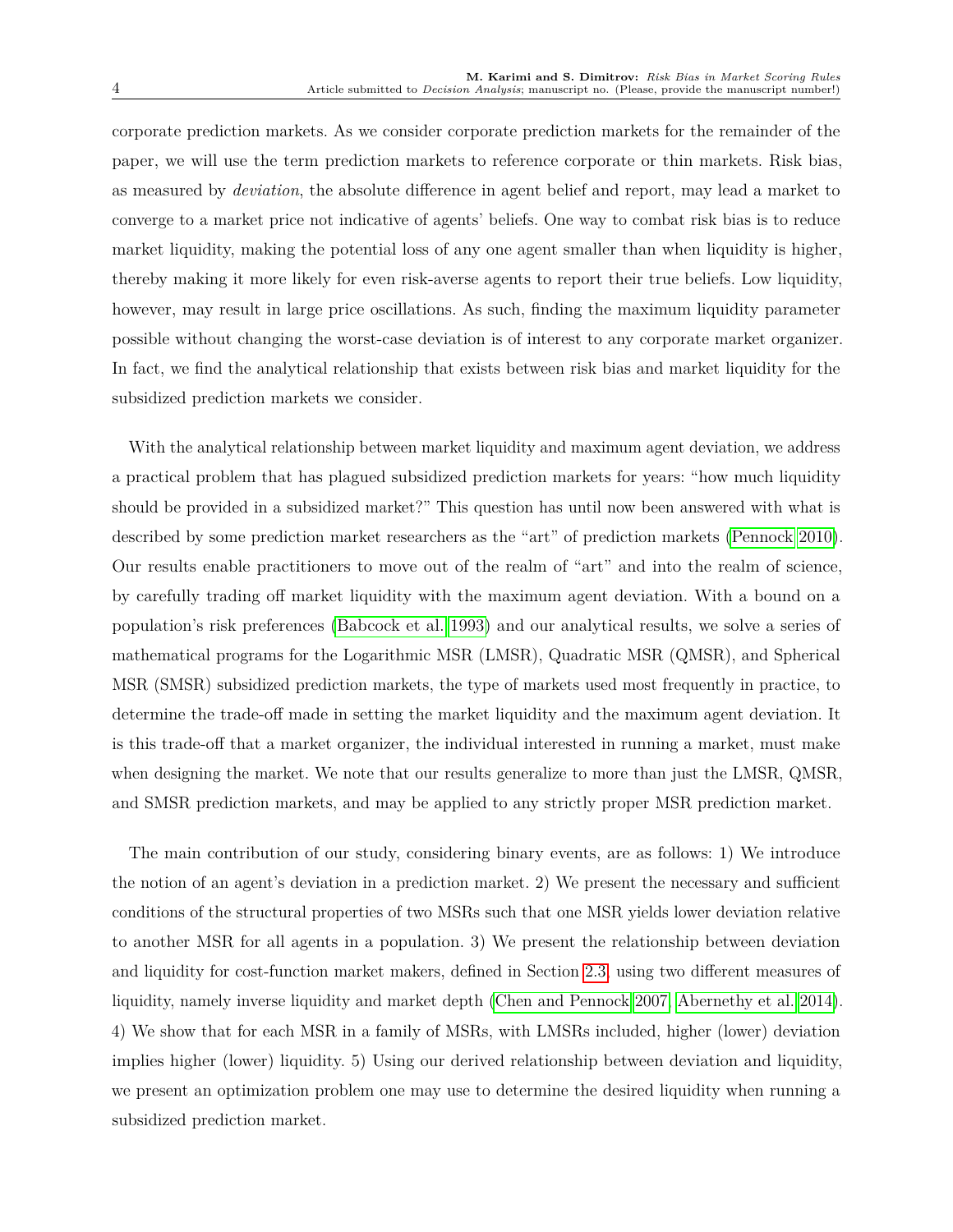Managers, practitioners, and prediction market designers will find this work valuable in that we propose a systematic method to set up prediction market mechanisms that elicit probability estimates closer to agents' beliefs than those used in practice today, and gain a new understanding of the relationship between agents' deviation and prediction markets' liquidity. More practically, our results on the LMSR may be used for practitioners to set their market depth to their liking, knowing the maximum deviation that they may expect from a population of agents.

## **2. Related Work and Background**

There is a broad range of literature on prediction markets' accuracy, information elicitation and information aggregation<sup>[2](#page-4-1)</sup>. Prediction markets' performance and information aggregation capability is widely studied in application areas such as politics [\(Mellers et al. 2015,](#page-28-7) [Atanasov et al. 2016,](#page-26-4) [Chen](#page-26-5) [et al. 2008,](#page-26-5) [2004\)](#page-26-6), economics [\(Ostrovsky 2012\)](#page-28-8), finance [\(Bossaerts et al. 2002,](#page-26-7) [Palfrey and Wang 2012\)](#page-28-9), health [\(Polgreen et al. 2007\)](#page-28-2), and corporations [\(Cowgill and Zitzewitz 2015,](#page-27-6) [Csaszar and Eggers 2013,](#page-27-8) [Arrow et al. 2008,](#page-26-0) [Healy et al. 2010,](#page-27-9) [Berg et al. 2009\)](#page-26-8). In this section, we present the related work and background on MSR prediction markets, and discuss the literature on risk in MSR prediction markets. We start with scoring rules in Section [2.1](#page-4-0) and explain how MSRs are derived from scoring rules. A summary of the literature on risk in MSRs is presented in Section [2.2.](#page-6-1) In Section [2.3,](#page-6-0) we present the related work on cost-function market makers, another type of prediction market market makers that are closely related to MSRs, along with most recent findings involving MSR prediction markets and liquidity. We then formulate our base model in Section [2.5.](#page-10-0)

#### <span id="page-4-0"></span>**2.1. Scoring Rules and Market Scoring Rules**

[Brier](#page-26-9) [\(1950\)](#page-26-9) introduced the *quadratic proper scoring rule* as a reward mechanism designed to induce truthful reporting from weather forecasters. Proper scoring rules were later generalized to include a larger class of functions applied to subjective probability elicitation [\(Good 1952,](#page-27-10) [Winkler 1969,](#page-29-4) [Savage](#page-29-5) [1971,](#page-29-5) [McCarthy 1956\)](#page-28-10). Formally, a *scoring rule* is a function  $S(\cdot): \Delta_{|\Omega|-1} \times \Omega \mapsto \mathbb{R}$ , where  $\Omega$  is the discrete outcome space of a future event represented by a random variable  $\omega$ , and  $\Delta_{|\Omega|-1}$  is the  $|\Omega|-1$ simplex. Consider a prediction market designed to elicit a set of myopic, expected-utility-maximizing agents' beliefs on *ω* ∈ Ω. An incentive compatible scoring rule is called a *proper* scoring rule. In other words, a scoring rule  $S(\cdot)$  is proper for a risk neutral agent, when the following is satisfied:

<span id="page-4-2"></span>
$$
\forall \mathbf{q} \in \Delta_{|\Omega|-1} : E_{\mathbf{p}}[S(\mathbf{p}, \omega)] \ge E_{\mathbf{p}}[S(\mathbf{q}, \omega)],\tag{1}
$$

<span id="page-4-1"></span><sup>2</sup> [Tziralis and Tatsiopoulos](#page-29-6) [\(2012\)](#page-29-6) provide a literature review on prediction markets' history and success, as well as challenges that prediction markets face.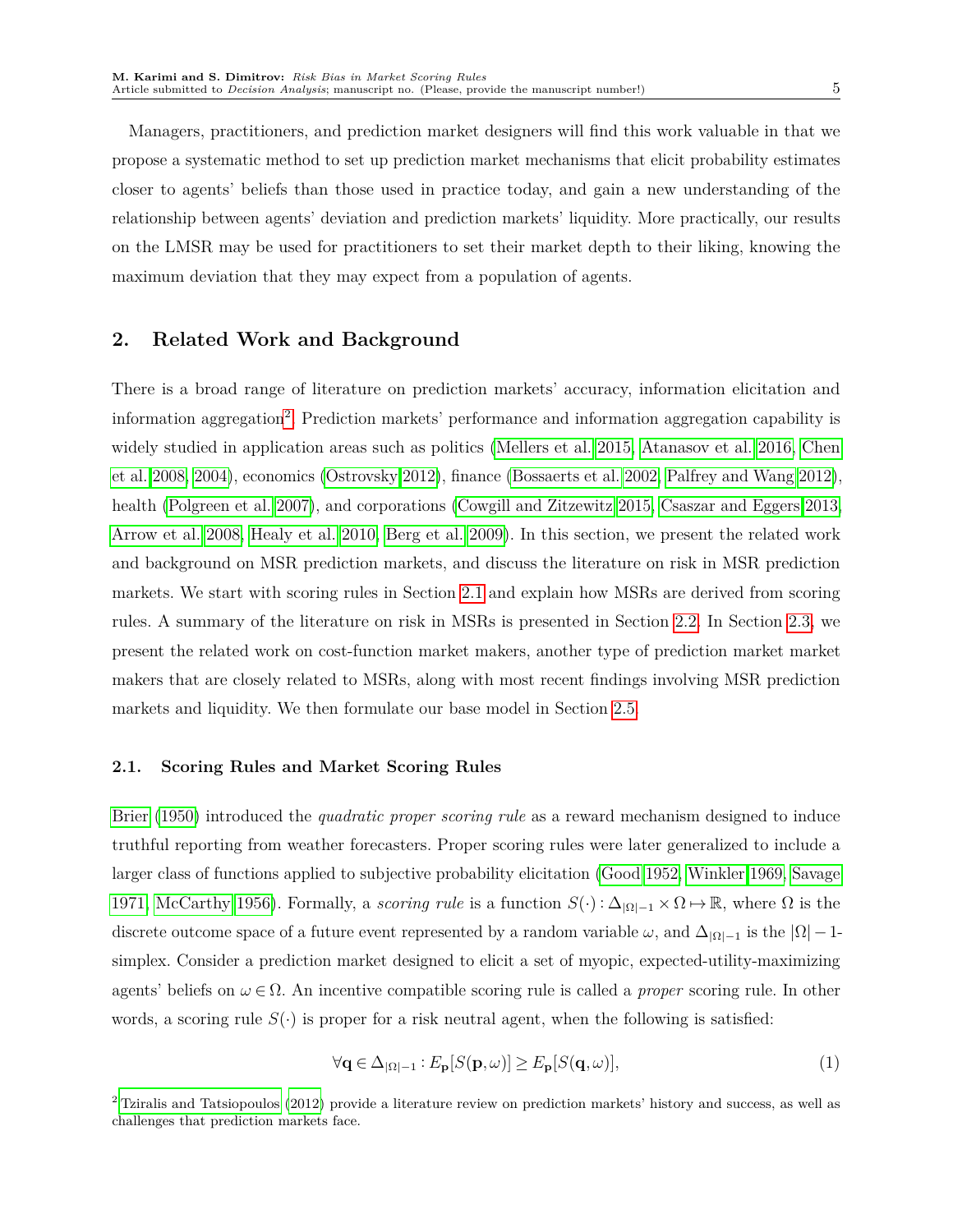where **p** is the individual forecaster's belief on  $\omega$ , and

$$
E_{\mathbf{p}}[S(\mathbf{q},\omega)] \triangleq \sum_{\omega=1}^{\omega=|\Omega|} q_{\omega} S(\mathbf{q},\omega),
$$
\n(2)

is the expected score of reporting a feasible report of **q**. A scoring rule is called *strictly proper* when it satisfies [\(1\)](#page-4-2) strictly, whenever  $q \neq p$ .

For example, the following scoring rule, called the Quadratic scoring rule [\(Brier 1950\)](#page-26-9), is strictly proper:

$$
S(\mathbf{q},\omega) = 2q_\omega - \sum_{\omega \in \Omega} q_\omega^2.
$$

Another example of a strictly proper scoring rule is Spherical scoring rule [Gneiting and Raftery](#page-27-11) [\(2007\)](#page-27-11), [Savage](#page-29-5) [\(1971\)](#page-29-5), [McCarthy](#page-28-10) [\(1956\)](#page-28-10)

$$
S(\mathbf{q}, \omega) = \frac{q_{\omega}}{\sqrt{\sum_{i \in \Omega} q_i^2}}
$$

Another popular class of strictly proper scoring rule is logarithmic scoring rule [\(Savage 1971,](#page-29-5) [McCarthy](#page-28-10) [1956\)](#page-28-10), defined as follows:

$$
S(\mathbf{q},\omega) = \ln (q_\omega).
$$

We can verify that if the score function  $S(\cdot)$  is strictly proper, then the function  $b S(\cdot)$  is also strictly proper for any given positive scalar *b* [3](#page-5-0) . We say two scoring functions are from the same *family*, if one is a positive scalar of the other.

MSRs are derived from proper scoring rules and are used to elicit the belief of each individual in a group and *aggregate* the group's beliefs into a single estimate [\(Hanson 2003\)](#page-27-12). A MSR takes two sequential reports,  $\mathbf{q}^{(t)}$  and  $\mathbf{q}^{(t-1)}$ , and the observed outcome to determine the score of each agent's report. Similar to [Hanson](#page-27-12) [\(2003\)](#page-27-12), we define the MSR functions as follows: an agent who reports  $\mathbf{q}^{(t)}$ , at step  $t \geq 1$ , will receive:

$$
MSR(\mathbf{q}^t, \mathbf{q}^{t-1}, \omega) = S(\mathbf{q}^t, \omega) - S(\mathbf{q}^{t-1}, \omega),
$$
\n(3)

where  $S(\cdot)$  is a proper scoring rule and  $\mathbf{q}^{(t-1)}$  is the previously submitted report. The initial report, **q** (0), is made by the market maker and is referred to as market's *initial estimate*. Similar to proper scoring rules, in a MSR, a risk-neutral, myopic, and expected utility-maximizing individual reports truthfully. That is:

<span id="page-5-1"></span>
$$
\mathbf{p} \in \arg\max_{\mathbf{q}^{(t)} \in \Delta_{|\Omega|-1}} E_{\mathbf{p}} \left[ \text{MSR}\left(\mathbf{q}^{(t)}, \mathbf{q}^{(t-1)}, \omega\right) \right]
$$
(4)

where **p** is the agent's belief on  $\omega$ . A MSR is *strictly proper* if it is proper and **p** in [\(4\)](#page-5-1) is unique. We say two MSRs are from the same *family*, if one is a positive scalar of the other.

<span id="page-5-0"></span><sup>3</sup> In general if  $S(\cdot)$  is strictly proper, then any positive affine transformation of  $S(\cdot)$  is also strictly proper. However, the shifting factor of an affine transformation has no effect on the properties that we are interested in this paper.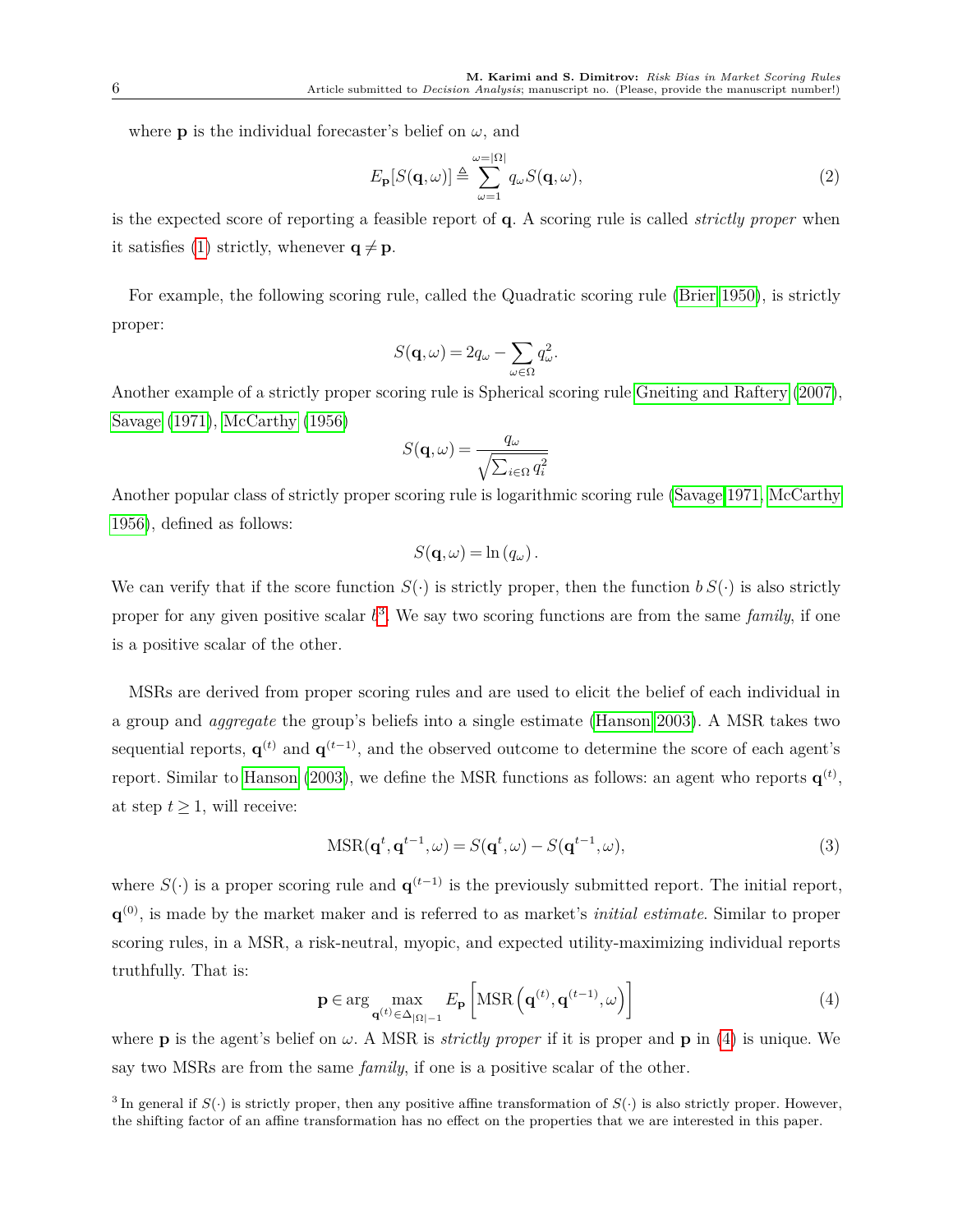#### <span id="page-6-1"></span>**2.2. Risk Aversion in Scoring Rules and Market Scoring Rules**

[Kadane and Winkler](#page-27-13) [\(1988\)](#page-27-13) and [Murphy and Winkler](#page-28-11) [\(1970\)](#page-28-11) show that when a myopic agent that is not risk neutral, is asked about her belief on the outcome of an event and is rewarded using a proper scoring rule, she may not report truthfully. Such an agent may hedge her expected losses by under or over reporting her belief on *ω*. As shown by [Kadane and Winkler](#page-27-13) [\(1988\)](#page-27-13) and also by [Lambert](#page-28-5) [\(2011\)](#page-28-5), when agent's preferences are known, the scoring rule can be corrected to retain its incentive compatibility. Following a similar line of thought, [Offerman et al.](#page-28-12) [\(2009\)](#page-28-12) propose a new mechanism that includes a two-stage process. In the first stage, individual agents are prescreened, and their risk preferences are elicited. In the second stage, each agent is scored with a tailored made proper scoring rule. In contrast, we do not prescreen agents with unknown risk preferences, in particular, we propose an online mechanism, similar to the work of [Dimitrov et al.](#page-27-2) [\(2015\)](#page-27-2). As previously discussed, there are no deterministic markets to elicit the beliefs of agents with unknown risk preferences, and in practice randomized mechanisms are disliked. We remind the reader that we only consider deterministic MSR prediction markets in this paper.

#### <span id="page-6-0"></span>**2.3. Market Scoring Rules and Cost Function Market Makers**

In addition to having agents report probability estimates, agents may also buy and sell shares on securities with values contingent on a future event. For example if agents are trading on a binary event, E, they trade one or two securities, one "Yes" security and one "No" security. With the "Yes" security having a value of \$1 if E occurs, and \$0 otherwise, the "No" security is similarly defined. The process of buying and selling is considered to be more intuitive to prediction market participants relative to reporting probability estimates [\(Chen and Pennock 2007\)](#page-27-7). [Chen and Vaughan](#page-27-14) [\(2010\)](#page-27-14), later extended by [Abernethy et al.](#page-26-10) [\(2013\)](#page-26-10), show that for every given MSR market maker, there exist a cost-function prediction market, such that the two markets are equivalent, same prices, reward, etc. , and vice versa. In other words, every MSR prediction market can be transformed into a buying/selling share market via a cost-function and for every cost-function prediction market, there exists a MSR such that an agent's transactions can be interpreted in terms of reporting probability estimates.

The new market maker, called a cost function market maker, operates via a cost function  $C : \mathbb{R}^{|\Omega|} \mapsto \mathbb{R}$ that determines the cost of transactions. In particular let  $\mathbf{s}_0 = (s_{01}, s_{02}, \cdots, s_{0|\Omega|})$  be the current bundle of outstanding shares of all securities for all mutually exclusive outcomes on the traded event. When an agent enters the market and changes the outstanding shares to  $\mathbf{s} = (s_1, s_2, \cdots, s_{|\Omega|}),$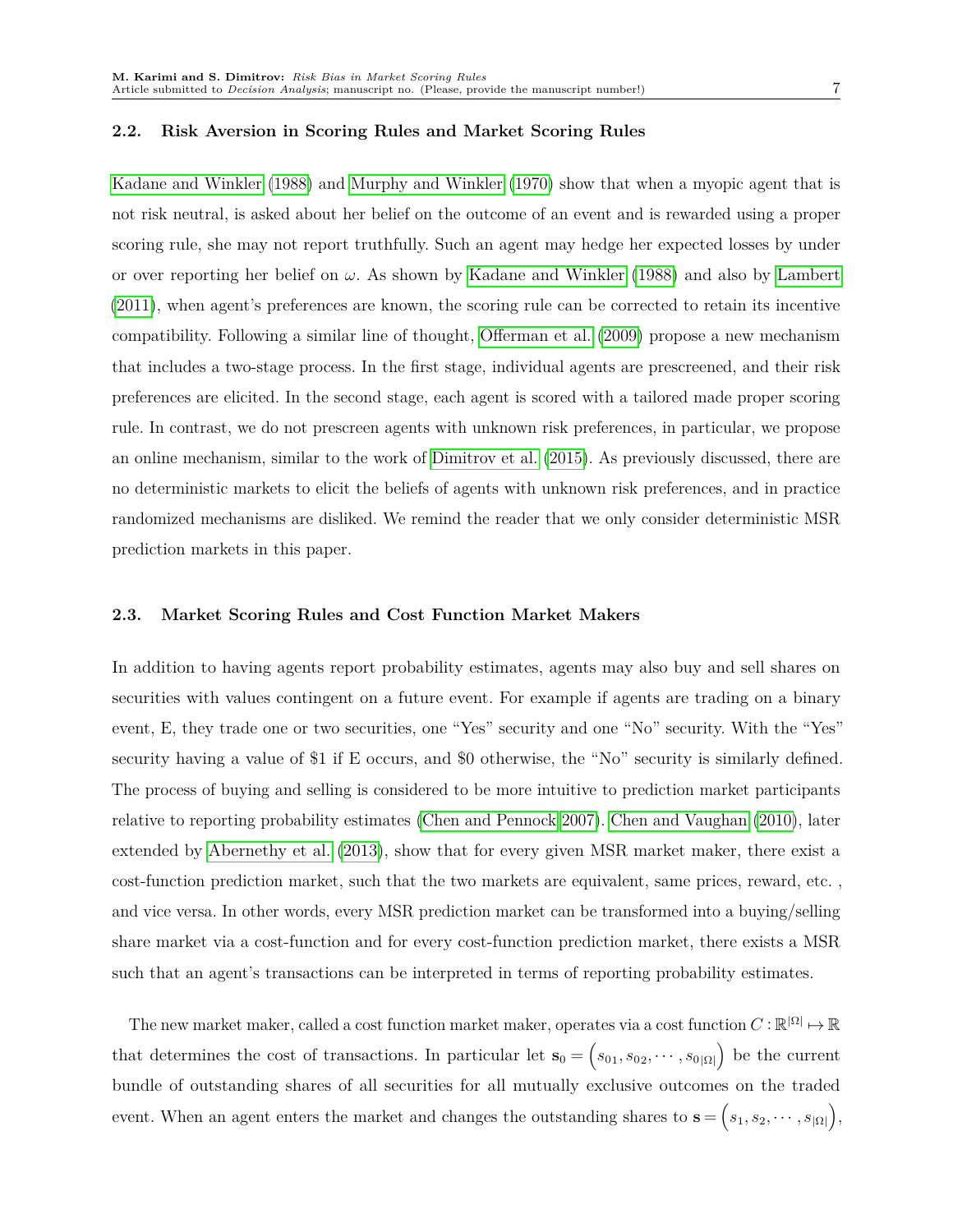the agent is required to pay  $C(\mathbf{s}) - C(\mathbf{s}_0)$ . The (instantaneous) price for each security  $\omega$ , given an outstanding bundle of shares, is also defined by the following partial derivative:

$$
\mathrm{Pr}_{\omega}(\mathbf{s}) = \frac{\partial}{\partial s_{\omega}} C(\mathbf{s}), \omega \in \Omega.
$$

As defined by [Abernethy et al.](#page-26-10) [\(2013\)](#page-26-10), a cost function is valid when it satisfies five properties. Though all five properties<sup>[4](#page-7-0)</sup> must hold for there to be a cost-function for a given MSR, in this paper we only require the following three properties, plus an additional property, to hold for our results:

 $(path$   $independent)$  $C(\mathbf{s}) = C(\mathbf{s}') + C(\mathbf{s}'')$ ,  $C(\mathbf{s}) = C(\mathbf{s}') + C(\mathbf{s}'')$ , (price existence) the function  $C(\cdot)$  is continuous and differentiable everywhere on  $\mathbb{R}^{|\Omega|}$ ,  $(\text{no arbitrage})$   $\forall \omega \in \Omega, \mathbf{s} \in \mathbb{R}^{|\Omega|} : \Pr_{\omega}(\mathbf{s}) \geq 0, \sum_{\omega \in \Omega} \Pr_{\omega}(\mathbf{s}) = 1.$ 

The additional property that we require to hold is for the cost-function,  $C(\mathbf{s})$ , to be twice differentiable. [Abernethy et al.](#page-26-10) [\(2013\)](#page-26-10) show an equivalence relationship between valid cost functions, and Hanson's MSRs. In other words, there exist a cost function market maker for a large class of MSRs and vice versa. In particular for a MSR  $\mathcal{X}$ , we can find  $C^{\mathcal{X}}(\cdot)$ , the corresponding cost function, by solving the following problem:

<span id="page-7-3"></span>
$$
C^{\mathcal{X}}(\mathbf{s}) = \max_{\mathbf{q} \in \Delta_{|\Omega| - 1}} \mathbf{s}^{T} \mathbf{q} - \sum_{\omega \in \Omega} q_{i} X(\mathbf{q}, \omega).
$$
 (5)

Accordingly the price function is defined as:

<span id="page-7-2"></span>
$$
\Pr_{\omega}^{\mathcal{X}}(\mathbf{s}) = \frac{\partial}{\partial s_{\omega}} C^{\mathcal{X}}(\mathbf{s}) = \underset{\mathbf{q} \in \Delta_{|\Omega|-1}}{\arg \max} \mathbf{s}^{T} \mathbf{q} - \sum_{\omega \in \Omega} q_{i} X(\mathbf{q}, \omega).
$$
 (6)

For instance, the LMSR for a binary outcome event:

$$
LMSR(q, r^{(0)}, \omega) = \begin{cases} \nb \log(q) - b \log(r^{(0)}) & , \omega = 1 \\ \nb \log(1 - q) - b \log(1 - r^{(0)}) & , \omega = 0 \end{cases}
$$

in which *b* is a positive scalar, has the following *logarithmic cost function* [\(Chen and Vaughan 2010\)](#page-27-14):

<span id="page-7-1"></span>
$$
C_{\text{LMSR}}\left(\underset{(s_1, s_0)}{\mathbf{s}}\right) = b \log \left( \exp\left(\frac{s_1}{b}\right) + \exp\left(\frac{s_0}{b}\right) \right). \tag{7}
$$

Despite the equivalence relation between MSRs and cost function market makers, some issues are unique to the latter and may not be directly applied to the former. For instance, the ability to handle limit orders, an order to buy or sell a bundle of securities at a given price, is one issue that is directly applied to cost function market makers [\(Heidari et al. 2015\)](#page-27-15) but has no well-defined equivalence in MSRs. Another issue that is unique to cost-function market makers is determining the appropriate amount of liquidity to provide by the market maker. As discussed in the introduction

<span id="page-7-0"></span><sup>4</sup> A valid cost function is defined as a function that satisfies the following conditions: path independence, existence of instantaneous prices, information incorporation, no arbitrage, and expressiveness.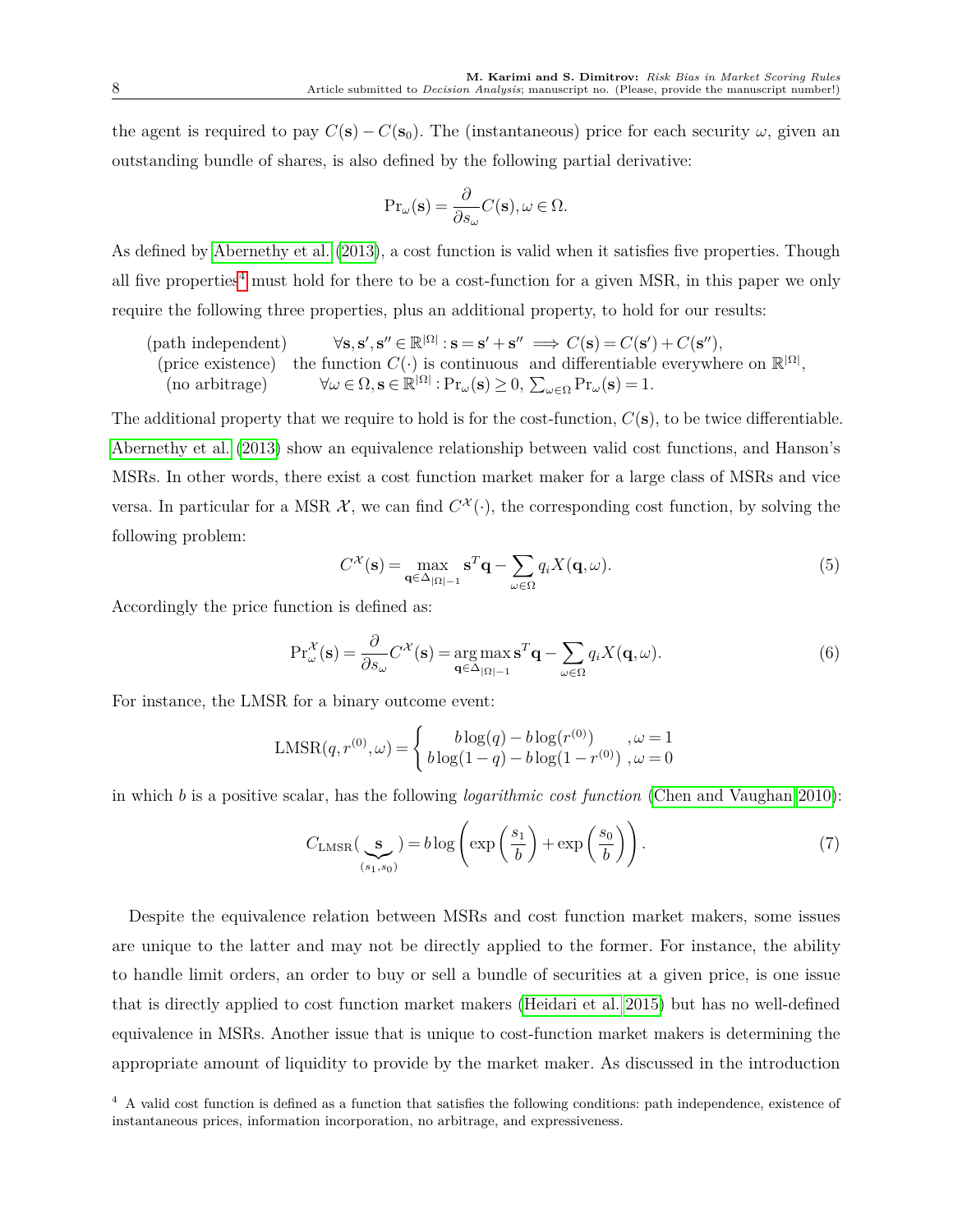section, [Abernethy et al.](#page-26-1) [\(2014\)](#page-26-1) and [Sethi and Vaughan](#page-29-1) [\(2016\)](#page-29-1) study such liquidity issue using the belief elicitation capabilities of the cost function prediction markets.

Apart from the work of [Abernethy et al.](#page-26-1) [\(2014\)](#page-26-1) and [Sethi and Vaughan](#page-29-1) [\(2016\)](#page-29-1), there is another stream of studies related to our work that establish a connection between market parameters to belief aggregation capabilities of cost function markets. Assuming budget-constrained agents, and a certain underlying belief distribution, [Frongillo et al.](#page-27-16) [\(2012\)](#page-27-16) find a relationship between the budget-weighted average of beliefs of risk-averse traders and the equilibrium market prices<sup>[5](#page-8-0)</sup>. In particular, [Frongillo](#page-27-16) [et al.](#page-27-16) [\(2012\)](#page-27-16) show that the prices generated in cost function markets are stochastic approximations of equilibrium market prices. Furthermore, the authors show that the prices generated in cost function markets converge toward the equilibrium market prices in time. [Premachandra and Reid](#page-28-13) [\(2013\)](#page-28-13), [Frongillo and Reid](#page-27-17) [\(2015\)](#page-27-17) study this convergence in greater details and draw a close relationship between cost-function market liquidity, and the rate at which market prices approach the equilibrium market prices.

In contrast, we do not consider any specific belief distribution, and we assume that agents do not have bounded budgets. Moreover, since we are interested in settings where the number of agents may be low, increasing liquidity may have a different effect on information elicitation capabilities of prediction markets. In particular, increasing liquidity while agents have bounded budgets may lead to the market not capturing all of the agents' beliefs when the number of agents is low, as agents may all exhaust their budgets before moving the market to the consensus price. In this paper, we are interested in the behavior of risk-averse and risk-seeking agents in MSR prediction markets and their equivalent trading behavior in cost-function prediction markets. We show that, unlike a risk-neutral agent, an agent Alice who is risk-averse or risk-seeking, does not reveal her true belief in a MSR prediction market. Thus when other agents observe the market's estimate they do not observe other agent's exact beliefs. We do not consider bounded budget agents, and therefore if Alice participates in a cost function prediction market, her transaction is not affected by any budget constraint, and instead, is a factor of her belief and risk preferences. Hence her transaction does not move the current market price to the price corresponding to her exact belief. It is this difference between Alice's belief and her report that we are interested in. We refer to this difference as the deviation, precisely described in Definition [2.](#page-12-0) Our main motivation in this paper is to study the magnitude of this deviation and how it relates to the choice of the underlying MSR function.

<span id="page-8-0"></span> $5$  This line of research is a continuation of the work by [Manski](#page-28-14) [\(2006\)](#page-29-7) and [Wolfers and Zitzewitz](#page-29-7) (2006) in which the authors draw an analytical relationship between prediction market prices and the equilibrium market prices in absence of any market maker.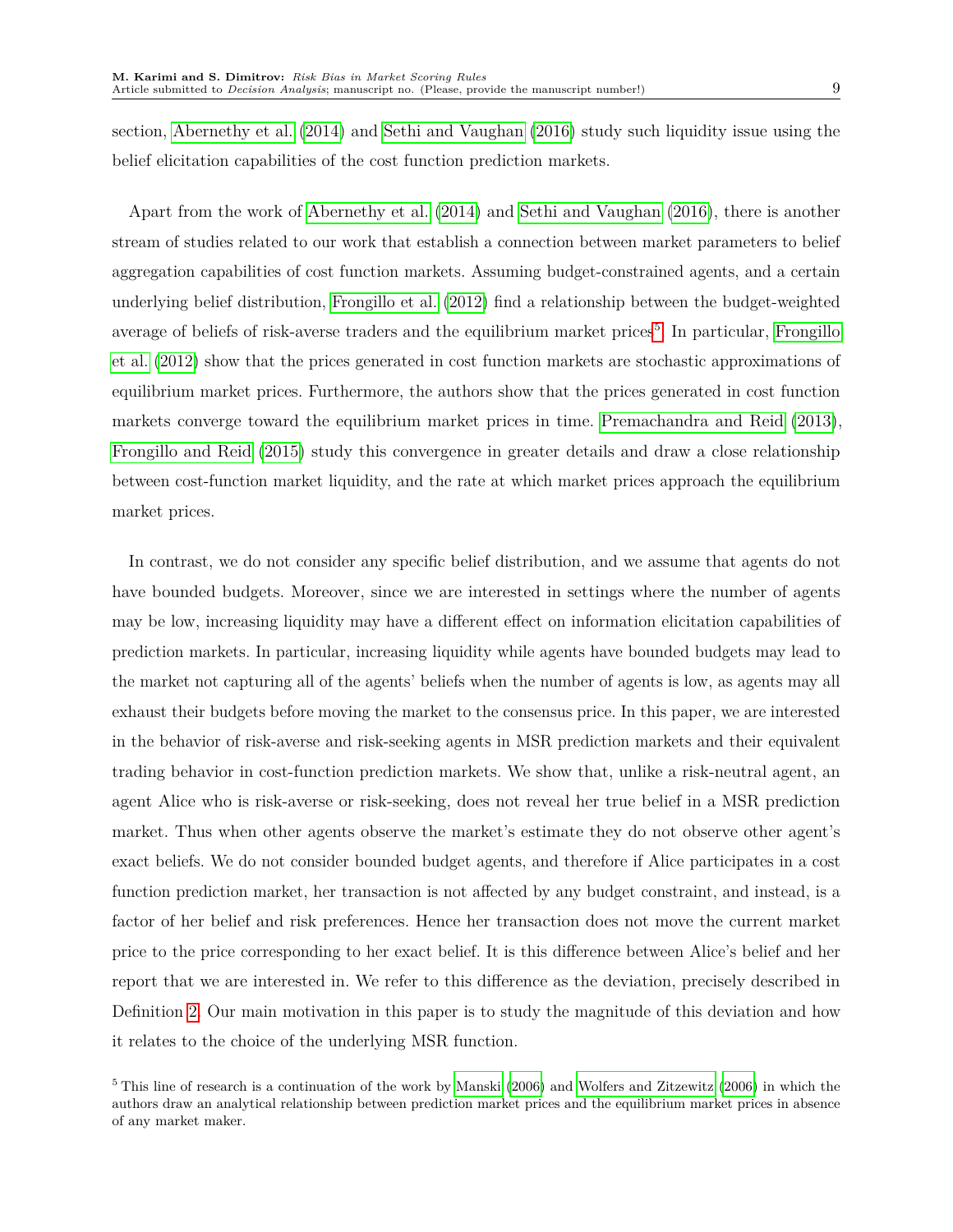#### **2.4. Liquidity Measures in Cost-function Prediction Markets**

Regardless of the type of prediction market used, MSR or cost-function, a market maker must determine how to facilitate trade within the market, especially if the market is thin. As such, the market market must provide some liquidity into a market. We now discuss liquidity, and various measures proposed in the literature. Liquidity of a market is defined as the market's price responsiveness to trade. The idea of liquidity is that: in a more liquid market, larger trade volume is required to change the market's price compared to the trade volume that is required in a less liquid market. Prediction market literature uses the following three approaches to measure cost-functions' market liquidity:

- *Inverse liquidity* [\(Frongillo et al. 2012,](#page-27-16) [Brahma et al. 2012,](#page-26-11) [Abernethy et al. 2011,](#page-26-12) [Wah et al.](#page-29-8) [2016,](#page-29-8) [Abernethy et al. 2014,](#page-26-1) [Slamka et al. 2013,](#page-29-9) [Othman et al. 2013\)](#page-28-15) Given a base valid cost-function market maker  $C(\cdot)$ , as defined in Section [2.1,](#page-4-0) one can verify that the cost-function:

<span id="page-9-1"></span>
$$
C_b(\mathbf{s}) \triangleq b \, C \left(\frac{1}{b} \mathbf{s}\right),\tag{8}
$$

is a valid cost-function market maker. The parameter *b* determines the liquidity of the market. The higher the parameter *b*, the lower prices change given a fixed volume of trade. This definition is adopted to compare different cost-function market makers from the same family. For instance, when two Logarithmic cost-functions, see [\(7\)](#page-7-1), with different *b* parameters,  $C_{\text{LMSR}_{b_1}}$  and  $C_{\text{LMSR}_{b_2}}$  in which  $b_2 > b_1$ , are compared;  $C_{\text{LMSR}_{b_2}}$  is considered more liquid than  $C_{\text{LMSR}_{b_1}}$ . Given a base cost-function market maker, a family of cost-function market makers can be generated using different values of *b*, and liquidity of each market maker can be easily measured by simply comparing the market makers' *b* parameters. By definition, inverse liquidity is unable to compare two cost-function market makers from different families.

- *Market depth* [\(Chen and Pennock 2007,](#page-27-7) [Li and Vaughan 2013\)](#page-28-16) Given the cost-function  $C^{\mathcal{X}}(\mathbf{s})$ , a security's market depth, also known as instantaneous liquidity, is defined as follows:

<span id="page-9-2"></span>
$$
\rho_{\omega}^{\mathcal{X}}(\mathbf{s}) = \frac{1}{\frac{\partial}{\partial s_{\omega}} Pr_{\omega}^{\mathcal{X}}(\mathbf{s})}
$$
(9)

in which  $Pr_{\omega}^{\mathcal{X}}(\mathbf{s})$  is the security  $\omega$ 's price function, defined in [\(6\)](#page-7-2). Comparing two cost-function market makers' liquidity using market depth is not as straightforward as using inverse liquidity. To compare two cost-function market makers using market depth, one should examine the rate of change in each market's prices when both markets have equal prices. Definition [1](#page-9-0) describes this comparison more precisely.

<span id="page-9-0"></span>**Definition 1** Let  $C^{\chi}$  and  $C^{\gamma}$  define the cost-function market makers of the two MSRs X and  $\mathcal{Y},$ *respectively.* We say  $C^{\mathcal{Y}}$  has more market depth relative  $C^{\mathcal{X}}$  when:

$$
\forall \omega \in \Omega, p \in [0, 1]: \rho_{\omega}^{C^{\mathcal{X}}}(\mathbf{s}) \leq \rho_{\omega}^{C^{\mathcal{Y}}}(\mathbf{s}')
$$
\n(10)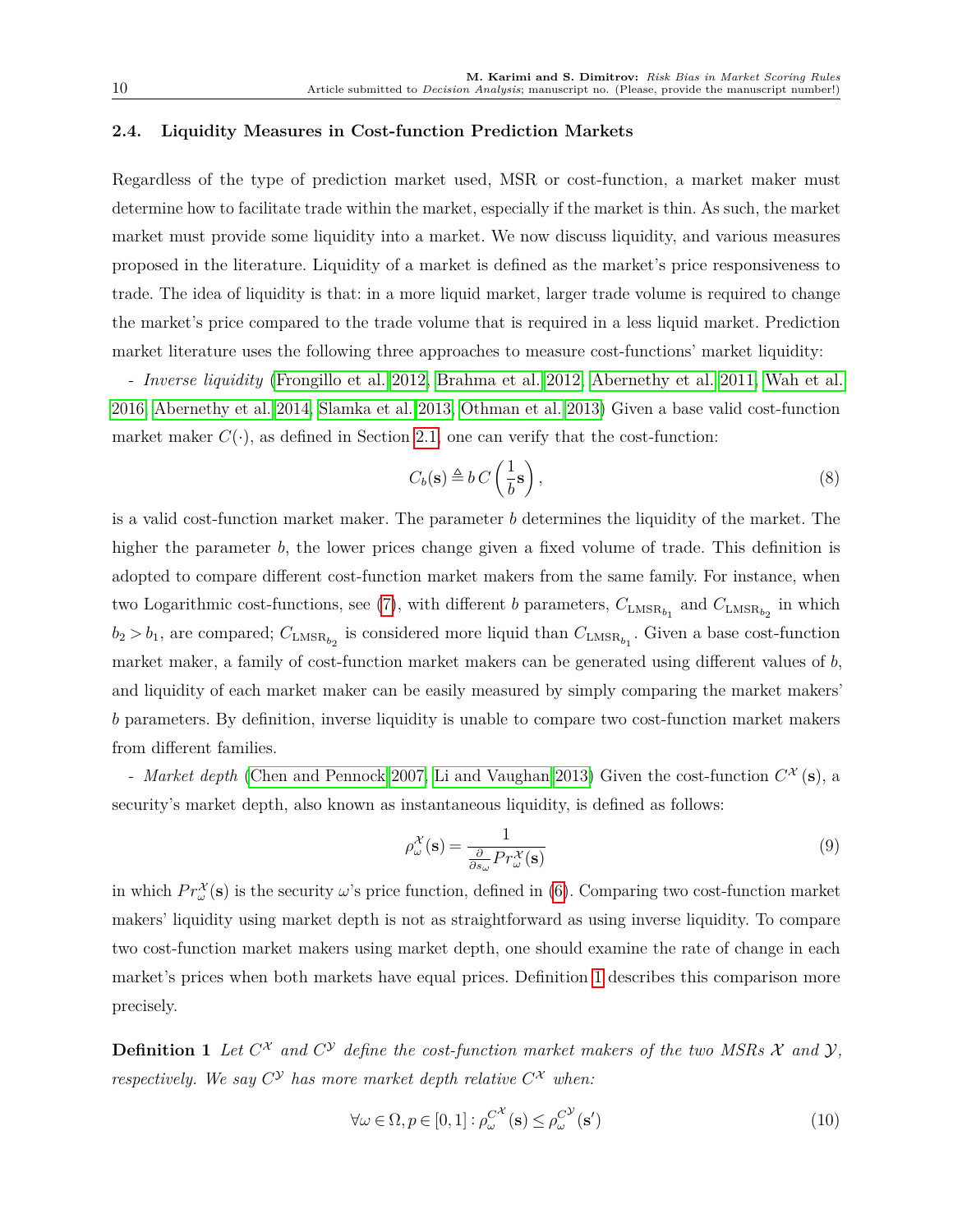*in which*  $\mathbf{s}, \mathbf{s}' \in \mathbb{R}^{|\Omega|}$  *such that*  $Pr_{\omega}^{\mathcal{Y}}(\mathbf{s}) = Pr_{\omega}^{\mathcal{X}}(\mathbf{s}') = p$ .

Definition [1](#page-9-0) says: the change in price for all possible prices in one cost-function market maker,  $C^{\mathcal{Y}}$ , must be less than the change in price for the same prices in another market,  $C^{\mathcal{X}}$ , for a given security. We note that we compare the depth of each market to one another for a fixed price, instead of number of outstanding shares. We use price because for a fixed number of outstanding shares, there may be different price estimates in two different markets, meaning that the projected likelihood of the security is not the same in each market. Figure [1](#page-10-1) illustrates a comparison of the market depth between three well-known cost function market makers.

<span id="page-10-1"></span>

**Figure 1 Market depth comparison across three cost functions corresponding to the three well-known scoring** rules with  $b = 1$ **.** 

#### <span id="page-10-0"></span>**2.5. Model Set-up**

Consider a binary event *E*, with two possible outcomes in  $\{0, 1\}$ . Let  $\omega$  represent the corresponding random variable where  $\omega \in \{0,1\}$ . In this paper, we only analyze the behavior of myopic agents one at a time and therefore we can focus on two consecutive reports at a time. Thus we use the similar, but simpler notation of  $\mathcal{X}(r,r^{(0)},\omega)$  instead of  $\mathcal{X}(r^{(t)},r^{(t-1)},\omega)$ , where r is the agents report and  $r^{(0)}$ is the market's current estimate, at the time of making report[6](#page-10-2) . An agent with personal belief of *p* on  $\omega$ , is asked to submit her probability estimates denoted by *r*. When the outcome of the event is observed, the prediction market rewards according to a market scoring rule function:

<span id="page-10-3"></span>
$$
\mathcal{X}\left(r, r^{(0)}, \omega\right) = X\left(r, \omega\right) - X\left(r^{(0)}, \omega\right),\tag{11}
$$

<span id="page-10-2"></span><sup>6</sup> Note that since the outcome space is binary, and we use coherent probabilities, we may use the variable  $r$ , and  $r^{(0)}$ to represent the tuples like  $\mathbf{r} = (r, 1 - r)$ , and  $\mathbf{r}^{(0)} = (r^{(0)}, 1 - r^{(0)})$ .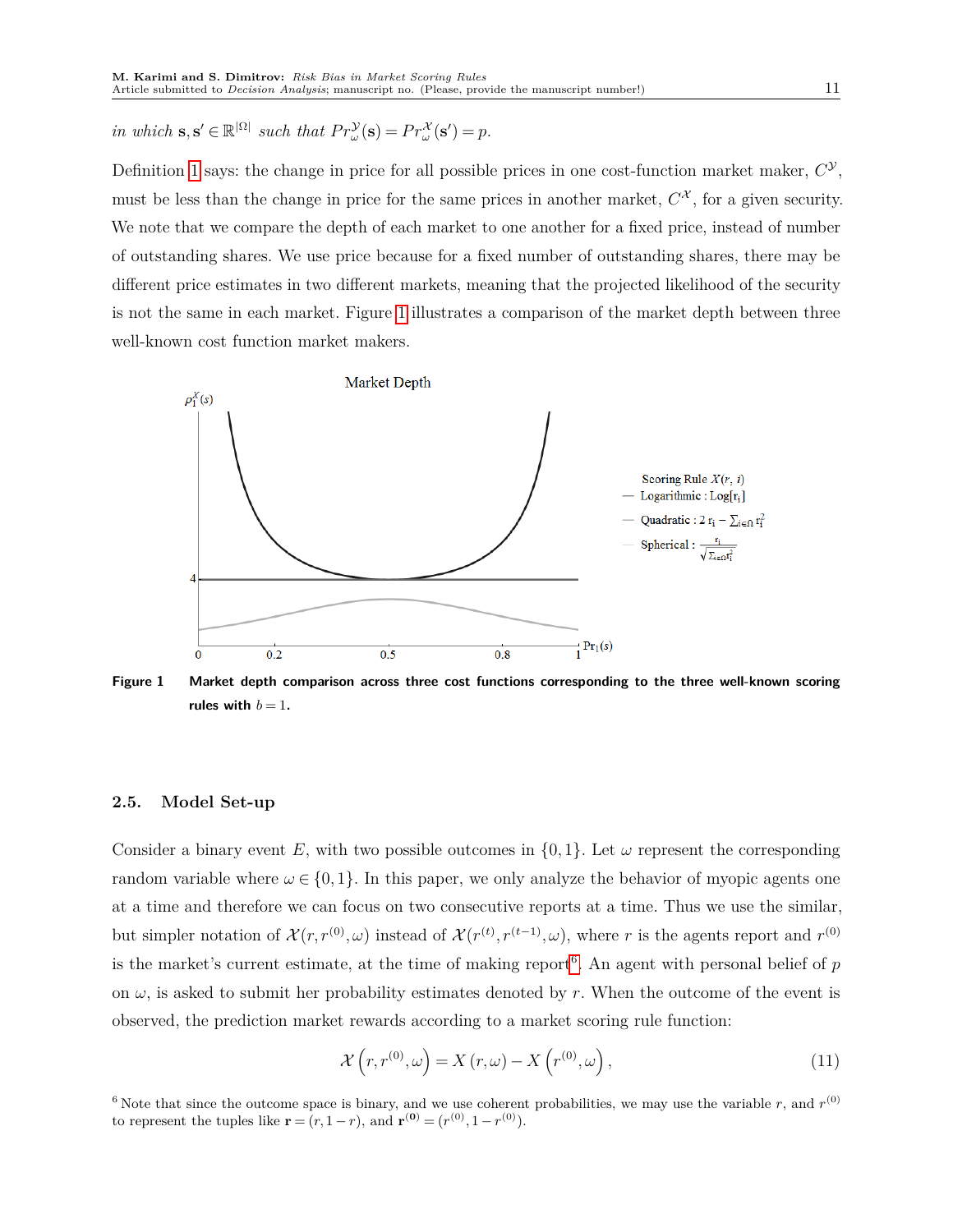where the strictly proper score function  $X(\cdot)$  has the following properties:

$$
X: \Delta_1 \times \{0, 1\} \mapsto \mathbb{R} \text{ is smooth on } \Delta_1 \text{ for any given } \omega,
$$
  
and 
$$
X\left(\frac{1}{2}, 1\right) = X\left(\frac{1}{2}, 0\right).
$$
 (12)

In addition to being myopic and expected utility maximizers, we further assume agents may be risk-averse or risk-seeking. As for risk preference, we assume agents have a concave or convex, utility function. We also refer to maximum risk aversion or risk seeking as to the utility of the most risk-averse or risk-seeking agent. We also assume such utility function always exist. We assume that the market organizer has a bound on the Arrow-Pratt measure of the agents risk preferences, but does not know any individuals' risk preferences. An agent with a utility function of the form  $u \in \mathcal{U}$  is rational, and thus maximizes her expected utility given her belief of *p* on  $\omega$ . The set  $\mathcal{U} \subset \mathbb{R}^{\mathbb{R}}$  is the set of all utility functions that are monotonically increasing, twice differentiable, and are either convex, representing risk-seeking agents, or concave, representing risk-averse agents. Such an agent's expected utility from reporting any feasible report of *q* is as follows:

$$
E_p\left[u\left(X(q,r^{(0)},\omega)\right)\right] = p\ u\left(X\left(q,1\right) - X\left(r^{(0)},1\right)\right) + (1-p)u\left(X\left(q,0\right) - X\left(r^{(0)},0\right)\right) \tag{13}
$$

In any strictly proper MSR, a risk neutral agent will report truthfully (i.e., the utility maximizing report of a risk-neutral agent is the same as her belief). Given a strictly proper scoring rule  $X(\cdot)$ , and its corresponding MSR  $\mathcal{X}$ , we formally define the expected utility maximizing report of  $r^u_{\mathcal{X}}(p,r^{(0)})$  as:

<span id="page-11-0"></span>
$$
r_{\mathcal{X}}^{u}\left(p,r^{(0)}\right) \triangleq \underset{q\in[0,1]}{\arg\max} E_{p}\left[u\left(\mathcal{X}\left(q,r^{(0)},\omega\right)\right)\right].
$$
 (14)

We note that as we assume all agents are myopic and rational, all reports made by agents will be those that satisfy [\(14\)](#page-11-0) and we thus refer to all reports adhering to [\(14\)](#page-11-0) simply as reports. As we show in Section [3,](#page-11-1) for an arbitrary agent with belief *p* and a non-linear utility function, the value of  $r^u_X(\cdot)$  almost always differs from p (i.e., an agent might under or over report her belief). As a consequence, in MSRs, beliefs are under and over reported. In this paper, we compare these under/over reporting in different MSRs and we find necessary and sufficient conditions for a MSR to yield lower under/over reporting relative to another MSR. Accordingly, we refine our definition of *deviation* to be the difference between an agent's report and belief.

## <span id="page-11-1"></span>**3. Deviation**

In this section we show that in presence of agents with unknown and non-linear utilities, risk averse or risk seeking, no Hanson's MSRs with deterministic rewards can be incentive compatible. This result is similar to the work of [Lambert](#page-28-5) [\(2011\)](#page-28-5) and [Schlag and van der Weele](#page-29-2) [\(2013\)](#page-29-2), in which they prove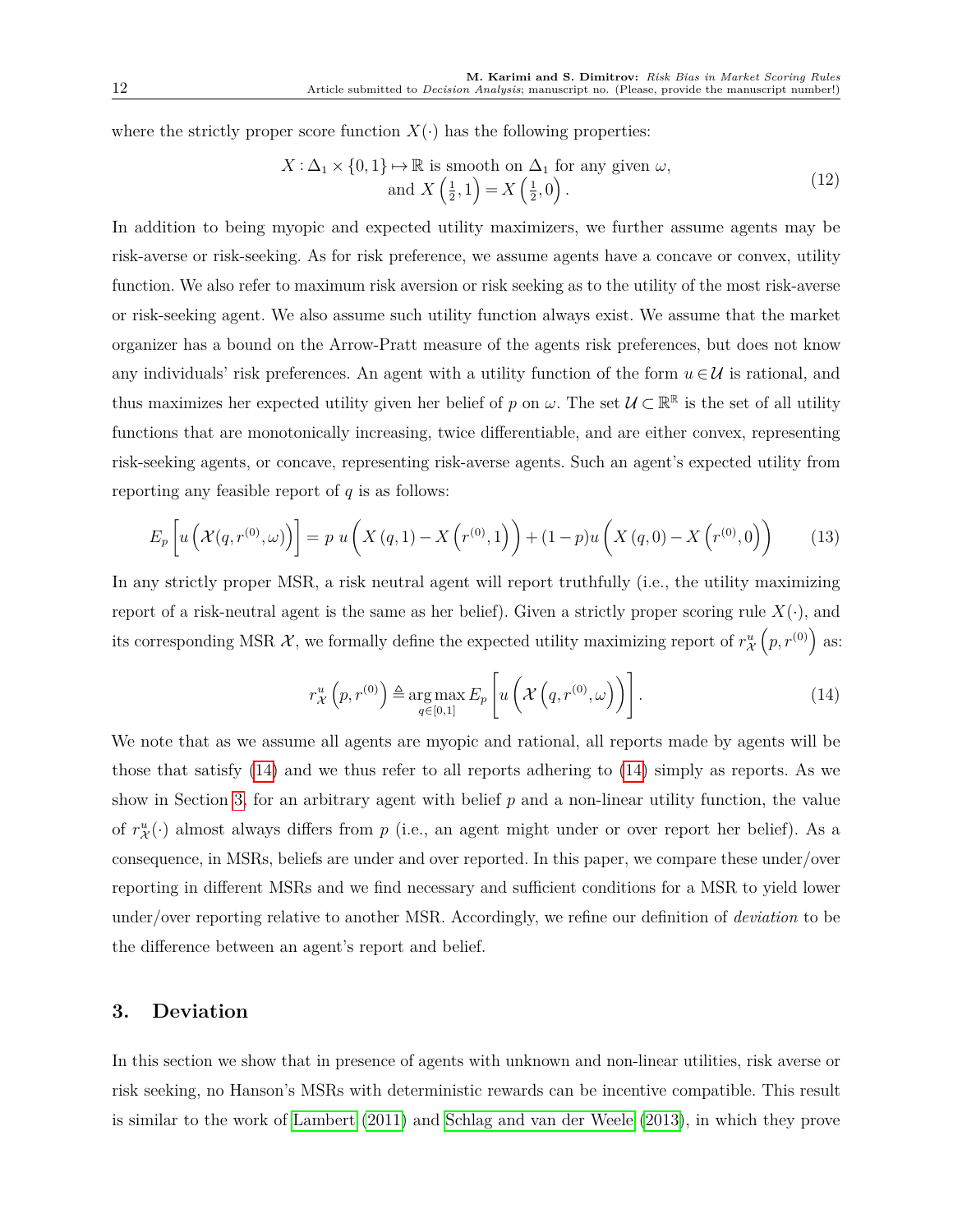that no proper scoring rule with deterministic rewards can be incentive compatible. We also note that for the impossibility result to hold, the assumption of bounded risk-preferences is not necessary. Our impossibility result is similar to the result of [Lambert](#page-28-5) [\(2011\)](#page-28-5). [Lambert](#page-28-5) [\(2011\)](#page-28-5) shows that when agents' risk preferences are not known, no scoring rule can elicit agents' beliefs. In Lemma [2,](#page-20-0) we show that when an agent has unknown utility, concave or convex, no Hanson's MSR can elicit her belief, unless her belief is identical to the market's current estimate. An implication of this finding is that in a MSR, the market's current estimate acts as a reference point. That is, if a risk-averse/risk-seeking agent with belief of  $p$  on  $\omega$ , participates in a MSR with a current estimate of  $r^{(0)}$ ; the only information that can be extracted from her report is either  $p = r^{(0)}$ ,  $p < r^{(0)}$ , or  $p > r^{(0)}$ . Being able to extract this information is a new finding and was not explicitly discussed by [Lambert](#page-28-5) [\(2011\)](#page-28-5). We note that with an affine transformation of the scoring rules used by [Lambert](#page-28-5) [\(2011\)](#page-28-5), one may be able to recreate this feature. As the main focus of this section we analyze an agent's optimal report in MSRs, and we find that two or more MSRs may be compared to each other, to conclude which one provides a better estimate on agents subjective probability estimates. In other words, which market induces a lower deviation for the same agent for any given market estimate and any given belief. In Theorem [1,](#page-12-1) we provide the necessary and sufficient conditions for a MSR to yield a lower deviation compared to another MSR.

We define deviation as the value of an agent's under or over-reporting. The deviation thus may be captured by simply getting the difference of the agent's report and her belief.

**Definition 2 (Deviation)** For a given market estimate,  $r^{(0)}$ , in a MSR X, the following is defined *as an agent's deviation function of* X *for any belief and current market estimate:*

<span id="page-12-2"></span><span id="page-12-1"></span><span id="page-12-0"></span>
$$
\mathcal{F}_{\mathcal{X}}^{u}\left(p, r^{(0)}\right) = \left| r_{\mathcal{X}}^{u}\left(p, r^{(0)}\right) - p \right| \tag{15}
$$

Theorem [1](#page-12-1) below, shows that to compare the deviation in two MSRs, it is necessary and sufficient to compare the projection of the two MSRs' functions under the first derivative of an agent's utility. The optimal report of an agent, required for deviation function [\(15\)](#page-12-2), is calculated by solving the first order equation of the agent's expected utility maximizing problem [\(14\)](#page-11-0). By Lemma [2,](#page-20-0) see Appendices, we may directly relate an agent's belief to her optimal report. Intuitively, Lemma [2](#page-20-0) states that an agent's report is a non-linear scale of her belief, where the non-linear scale is a function of the agent's utility and the market's current estimate. Theorem [1](#page-12-1) states that for a given agent, given the definition of deviation, in order to compare two MSRs using deviation, one only needs to compare the non-linear scale factor, derived in Lemma [2,](#page-20-0) see Appendices. The comparison between an agent's reports, in different MSRs, to her belief, provides the necessary and sufficient conditions for a MSR to yield a lower deviation relative to another MSR.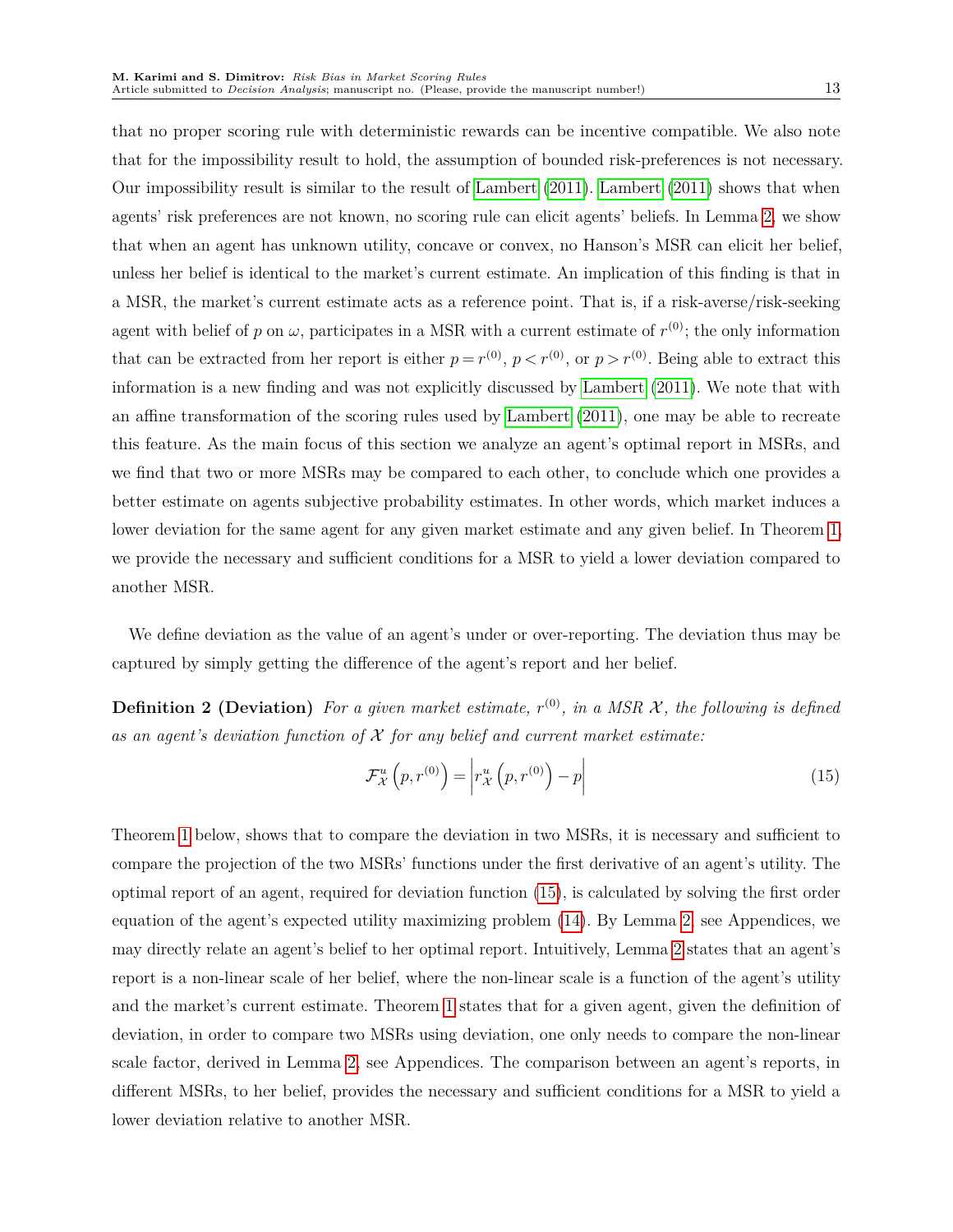**Theorem 1** Let  $\mathcal{X}(\cdot)$  and  $\mathcal{Y}(\cdot)$  be two market scoring rules. Also let  $u \in \mathcal{U}$  be a concave (convex) *function. The following holds for all*  $r^{(0)} \in [0, 1]$ :

<span id="page-13-2"></span>
$$
\forall p \in [0,1]: \mathcal{F}_{\mathcal{X}}^{u}\left(p,r^{(0)}\right) \leq \mathcal{F}_{\mathcal{Y}}^{u}\left(p,r^{(0)}\right) \iff \begin{cases} \frac{u'\left(\mathcal{Y}\left(q,r^{(0)},1\right)\right)}{u'\left(\mathcal{Y}\left(q,r^{(0)},0\right)\right)} \leq (\geq) \frac{u'\left(\mathcal{X}\left(q,r^{(0)},1\right)\right)}{u'\left(\mathcal{X}\left(q,r^{(0)},0\right)\right)}, \ \forall q \in \left[0,r^{(0)}\right] \\ \frac{u'\left(\mathcal{Y}\left(q,r^{(0)},1\right)\right)}{u'\left(\mathcal{Y}\left(q,r^{(0)},0\right)\right)} \geq (\leq) \frac{u'\left(\mathcal{X}\left(q,r^{(0)},1\right)\right)}{u'\left(\mathcal{X}\left(q,r^{(0)},0\right)\right)}, \ \forall q \in \left[r^{(0)},1\right] \end{cases} \tag{16}
$$

Corollary [1](#page-13-0) is a special case of Theorem [1,](#page-12-1) as not all MSR pairs satisfy [\(17\)](#page-13-1). However, if [\(17\)](#page-13-1) is satisfied, then we no longer need condition [\(16\)](#page-13-2) that is a function of an agent's utility. With [\(17\)](#page-13-1) we are able to only compare the underlying MSR function, as MSRs and the utility functions we consider are monotone. Corollary [1](#page-13-0) states that for a family of MSRs, including LMSRs, the deviation can be compared between the two MSRs without considering agents' utility.

**Corollary 1** *Let*  $\mathcal{X}(\cdot)$  *and*  $\mathcal{Y}(\cdot)$  *be two market scoring rules that satisfy:* 

<span id="page-13-1"></span>
$$
\forall r^{(0)} \in [0,1]: \begin{cases} \mathcal{Y}\left(q, r^{(0)}, 1\right) \leq \mathcal{X}\left(q, r^{(0)}, 1\right) \leq \mathcal{X}\left(q, r^{(0)}, 0\right) \leq \mathcal{Y}\left(q, r^{(0)}, 0\right), \forall q \in \left[0, r^{(0)}\right] \\ \mathcal{Y}\left(q, r^{(0)}, 0\right) \leq \mathcal{X}\left(q, r^{(0)}, 0\right) \leq \mathcal{X}\left(q, r^{(0)}, 1\right) \leq \mathcal{Y}\left(q, r^{(0)}, 1\right), \forall q \in \left[r^{(0)}, 1\right] \end{cases} (17)
$$

*Therefore the following holds:*

<span id="page-13-0"></span>
$$
\forall u \in \mathcal{U}, \forall p \in [0,1]: \mathcal{F}^u_{\mathcal{X}}\left(p, r^{(0)}\right) \leq \mathcal{F}^u_{\mathcal{Y}}\left(p, r^{(0)}\right).
$$

In addition to LMSRs, two other families of MSRs satisfy [\(17\)](#page-13-1), QMSRs, and SMSRs [\(Hanson 2003,](#page-27-12) [Gneiting and Raftery 2007\)](#page-27-11), with different *b* parameters. Thus, when comparing the deviation between two LMSRs it is sufficient to compare their *b* parameters, as the LMSR with the larger *b* will have a larger deviation relative to the other LMSR. Similarly, when we compare the deviation between two MSRs from different families, a LMSRs and a Quadratic MSRs for instance, it is sufficient to compare their MSR functions as both MSRs satisfy [\(17\)](#page-13-1).

## **4. Deviation and Liquidity**

In this section, we present the analytical results that show the amount of liquidity provided by a valid cost-function prediction market, as defined in Section [2.3,](#page-6-0) is closely related to the deviation of reports in its corresponding MSR prediction market. We use two measures of liquidity: inverse liquidity, and market depth, to illustrate the relation between deviation and liquidity. In Section [4.1,](#page-14-0)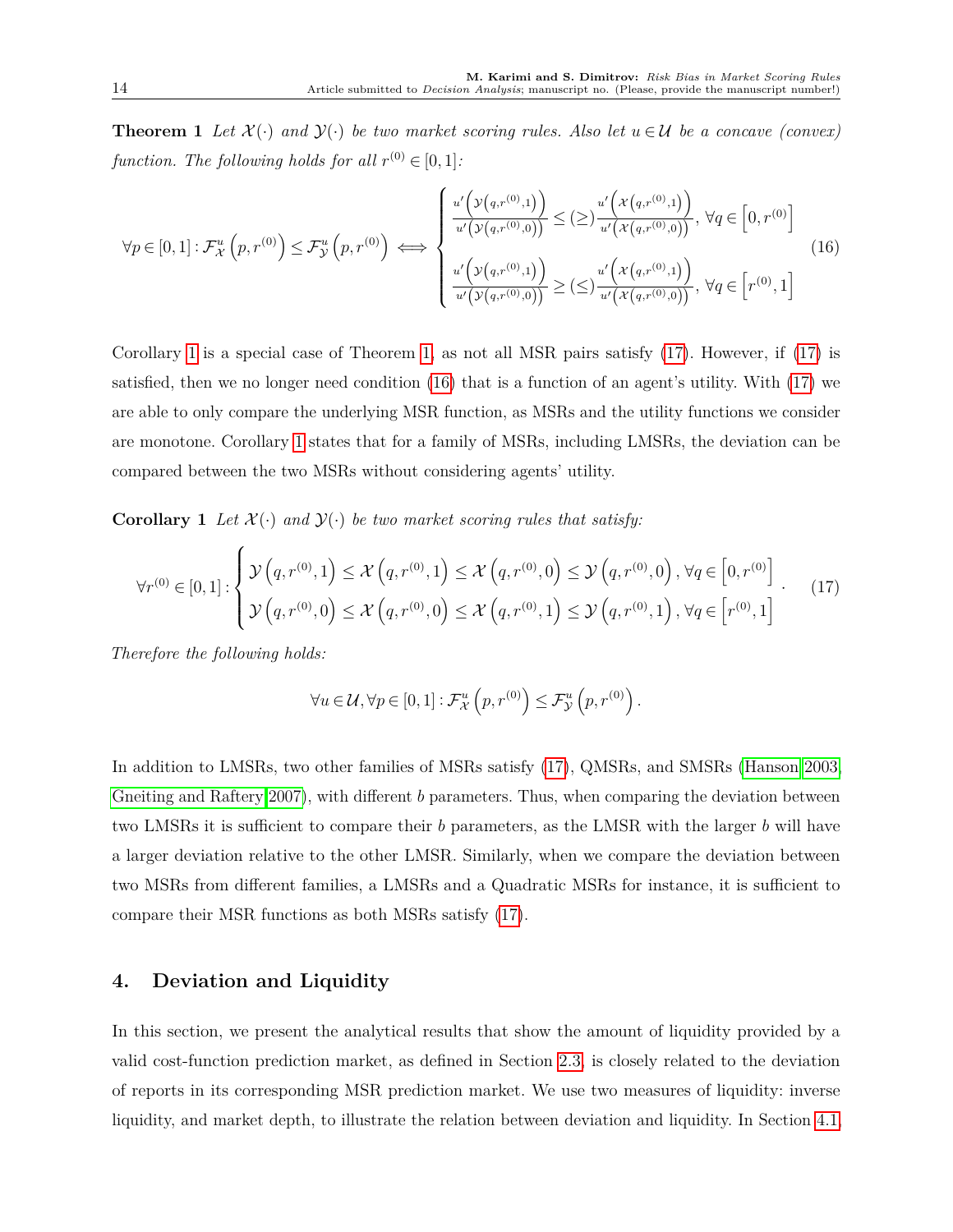we show that when inverse liquidity is used to measure the amount of provided liquidity, a higher deviation implies a higher liquidity. In Section [4.2,](#page-14-1) we show that when market depth is being used to measure liquidity, the same results holds and a higher deviation implies a higher liquidity. In Section [4.3,](#page-15-0) we discuss the other, perhaps more practical, implication of our results that can help a market organizer determine the amount of market liquidity required for a desired level of beleif elicitation. Given a bound on a prediction market populations' risk preferences, a market organizer can optimize the market's liquidity constrained by the maximum allowed deviation. The established optimization problem introduces an analytical criterion to determine the amount of market liquidity for a MSR cost-function market maker while maintaining bounded subsidy.

#### <span id="page-14-0"></span>**4.1. Inverse Liquidity and Deviation**

Recall that for a valid cost-function, say  $C^{\mathcal{X}}$ , another valid cost-function  $C_b^{\mathcal{X}}(\mathbf{s}) \triangleq b C^{\mathcal{X}}\left(\frac{1}{b}\right)$  $\frac{1}{b}$ **s**) can be generated for any positive scalar b. It is also straightforward to show that the corresponding MSR for the cost-function  $C_b^{\mathcal{X}}$  is  $b\mathcal{X}(\cdot)$ , in which  $\mathcal{X}(\cdot)$  is the underlying MSR of  $C^{\mathcal{X}}$ . Thus, given a cost-function, a family of cost-functions can be generated using different *b* parameters.

Theorem [2](#page-14-2) shows that when two cost-functions from the same family are compared using inverse liquidity; higher liquidity is equivalent to higher deviation. To see this, recall that, by definition, higher *b* parameter equals to higher liquidity. Moreover, a higher *b* parameter also increases the value of the underlying MSR function which by Corollary [1,](#page-13-0) implies more deviation.

<span id="page-14-2"></span>**Theorem 2** Let  $C^{\chi}$  and  $C^{\gamma}$  be the cost function market makers of the two MSRs  $\chi$  and  $\gamma$  respectively, *in which*  $C^{\mathcal{Y}}(\mathbf{s}) = b C^{\mathcal{X}}(\mathbf{s}/b)$  *for some*  $b > 1$ *. The market maker*  $C^{\mathcal{Y}}$  *has more inverse liquidity if and only if*  $Y$  *has more deviation compared to*  $X$ *.* 

Given the definition of inverse liquidity, the implication of Theorem [2](#page-14-2) is simple: a higher *b* parameter presents a tension between two desirable properties of less deviation and higher liquidity. Moreover, when inverse liquidity is used to measure the market's liquidity, deviation and liquidity are equivalent. However, by definition of inverse liquidity, [\(8\)](#page-9-1), we are unable to compare two MSRs from different families, leading us to consider market depth when comparing MSRs from different families.

#### <span id="page-14-1"></span>**4.2. Market Depth and Deviation**

When we use market depth to measure liquidity, we can compare cost-functions from different families. For instance, we can conclude that the Logarithmic cost-function market maker with *b* parameter of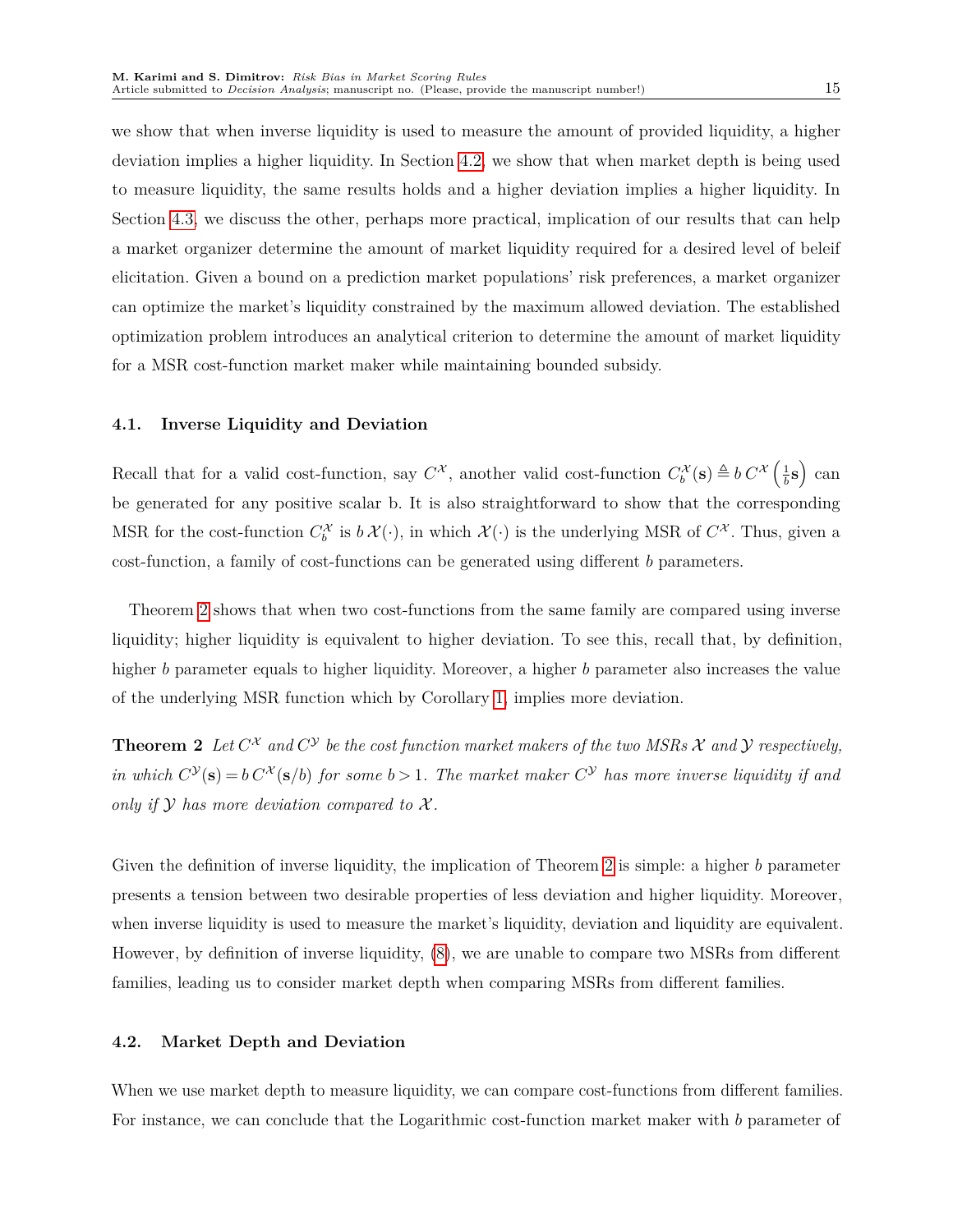1, has more market depth relative to a Quadratic cost-function market maker [\(Chen and Pennock](#page-27-7) [2007\)](#page-27-7) with *b* parameter of 1. Theorem [3](#page-15-1) shows that a higher deviation implies a higher market depth. To prove Theorem [3,](#page-15-1) we need to find the relation between a share quantity and the price function. Fortunately [\(5\)](#page-7-3) presents the unconstrained optimization problem we need to solve to find the relation. In order to solve the unconstrained optimization problem we consider the first order conditions of the objective function with respect to *q* and derive the relation between the price and the share quantity, referred to as the *price-share* relation. The price-share relationship allows us to implicitly calculate the derivative of the price w.r.t. the quantity of outstanding shares for a given MSR. It follows from the definition of market depth, Definition [1,](#page-9-0) that computing the price-share relation allows us to compare the market depths of the cost-functions of two MSRs. In particular, we show that for a cost-function  $C^{\mathcal{X}}$ , the depth of the market is equal to  $\frac{\partial}{\partial q}X(q,1) - X(q,0)\Big|_{q = Pr_1^{\mathcal{X}}(\mathbf{s})}$ . Using the previous equation, we relate the depth of a cost-function market maker to its underlying proper scoring rule. Using Corollary [1,](#page-13-0) and the simple definition of the first derivative, we can conclude that more deviation in a MSR implies more market depth in its corresponding cost-function market maker.

<span id="page-15-1"></span>**Theorem 3** Let  $C^X$  and  $C^Y$  be the cost-function market makers of the two MSRs  $X$ , and  $Y$  respec*tively.* If X has more deviation compared to Y, then  $C^X$  has more market depth relative to  $C^Y$ .

Similar to Theorem [2,](#page-14-2) Theorem [3](#page-15-1) also shows that higher deviation implies higher market depth. As both market depth and inverse liquidity are the two measures of liquidity used in the literature, the two theorems, Theorem [2](#page-14-2) and Theorem [3,](#page-15-1) collectively state the same result: higher deviation implies higher liquidity. In the next section, we discuss how this result can be used to determine an optimal amount of liquidity given a desired level of belief elicitation.

### <span id="page-15-0"></span>**4.3. Optimizing Market Depth and Report Deviation**

As discussed in Section [2.1,](#page-4-0) setting the market depth of a market maker is often described as "art." In this section, we apply the results of Theorem [2](#page-14-2) to show how a market organizer can optimize inverse liquidity to bound a maximum amount of deviation. Our result is similar to the work of [Abernethy](#page-26-1) [et al.](#page-26-1) [\(2014\)](#page-26-1), where authors show that lower inverse liquidity increases the difference between agents' belief and the market price, what we call deviation. The results of [Abernethy et al.](#page-26-1) [\(2014\)](#page-26-1), [Sethi and](#page-29-1) [Vaughan](#page-29-1) [\(2016\)](#page-29-1) suggest that a market organizer can change the market's inverse liquidity parameter to achieve a desirable value of belief elicitation. Unfortunately, neither of these two papers formalize the relationship that exists between inverse liquidity and deviation. As mentioned earlier, we fill in this gap by introducing an optimization problem that can determine a minimum amount of inverse liquidity for a desired level of deviation.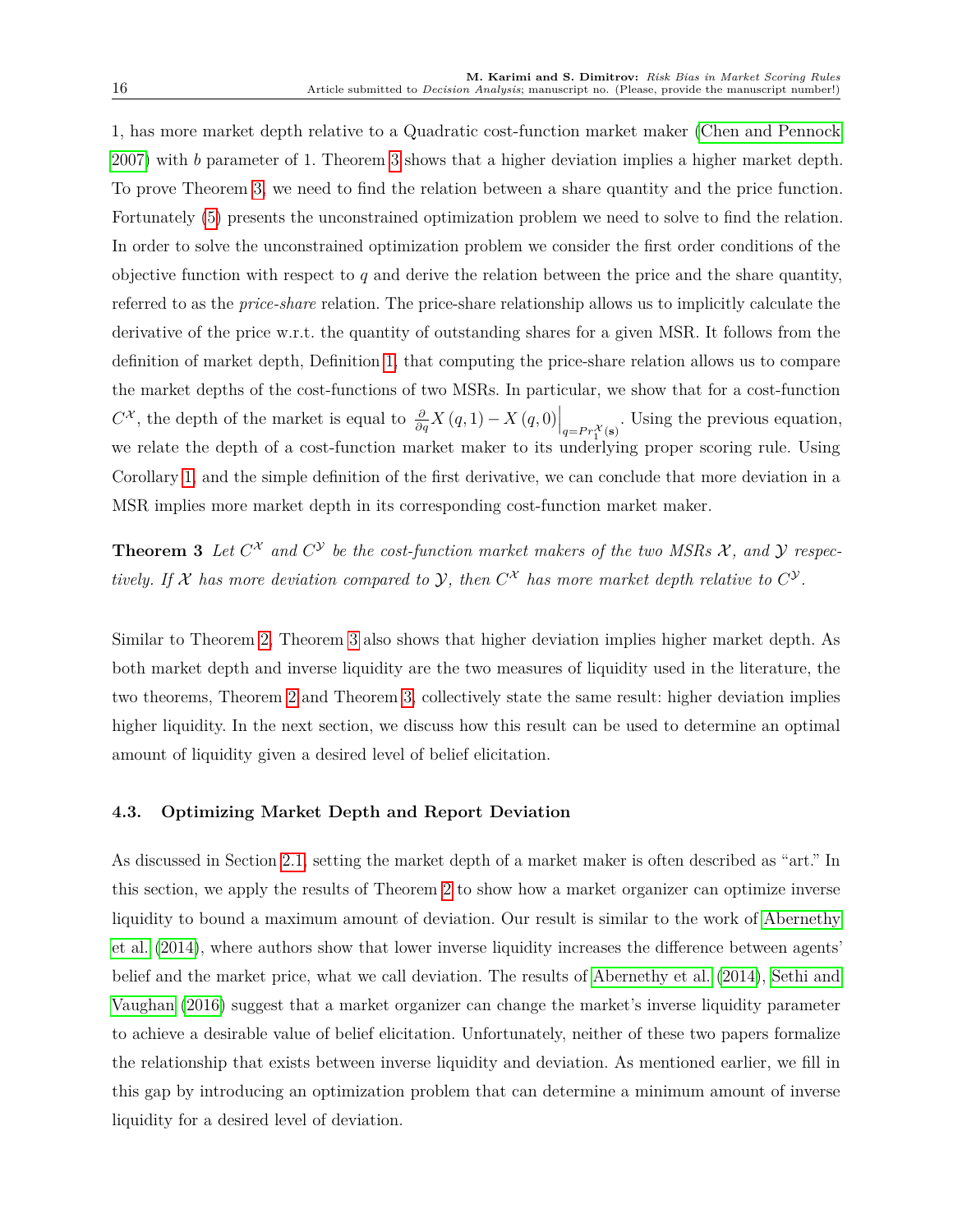We can verify that for two binary LMSRs with parameter  $b_1$  and  $b_2$  in which  $b_2 > b_1$ , the following holds:

$$
\forall r^{(0)} \in [0,1]: \begin{cases} \text{LMSR}_{b_2}\left(q, r^{(0)}, 0\right) \leq \text{LMSR}_{b_1}\left(q, r^{(0)}, 0\right) \leq \text{LMSR}_{b_1}\left(q, r^{(0)}, 1\right) \leq \text{LMSR}_{b_2}\left(q, r^{(0)}, 1\right), q \geq r^{(0)} \\ \text{LMSR}_{b_2}\left(q, r^{(0)}, 1\right) < \text{LMSR}_{b_1}\left(q, r^{(0)}, 1\right) < \text{LMSR}_{b_1}\left(q, r^{(0)}, 0\right) < \text{LMSR}_{b_2}\left(q, r^{(0)}, 0\right), q < r^{(0)} \end{cases} \tag{18}
$$

Thus by Corollary [1,](#page-13-0) the  $LMSR_{b_2}$  has more deviation compared to  $LMSR_{b_1}$ , By Theorem [2,](#page-14-2)  $C^{LMSR_{b_2}}$ has more inverse liquidity compared to  $C^{\text{LMSR}_{b_1}}$ . Now assume that  $\bar{u(\cdot)}$  is the utility function with the largest absolute Arrow-Pratt measure, as discussed in Section [2.2.](#page-6-1) We define the function  $DevMax(b) \triangleq$  $\max_{r^{(0)}, p \in [0,1]} \mathcal{F}_{\text{LMSR}_b}^{\bar{u}}(p, r^{(0)})$  to be the maximum possible deviation. The following optimization problem can determine the maximum amount of market depth while guaranteeing the maximum market maker losses to  $B$ , and a maximum deviation of  $D$ .

<span id="page-16-0"></span>max  
\nsubject to:  
\n
$$
DevMax(b) \leq \bar{D} \quad \text{(deviation constraint)}
$$
\n
$$
b \ln(2) \leq \bar{B}
$$
\n
$$
b \geq 0
$$
\n(CP)

The budget constraint ensures that the liquidity parameter *b* does not exceed the maximum subsidy requires to run a market [\(Chen and Pennock 2007\)](#page-27-7). Using the same analysis, we can set similar optimization problems to (CP), for other MSRs such as QMSRs, and SMSRs. Figure 1 shows the value of parameter  $b$  as a function of maximum deviation,  $D$ , accepted by the market maker for three different MSRs. In the example of Figure [2,](#page-17-0) the value of *b* is determined by program [\(CP\)](#page-16-0) for agents with risk preferences determined by [Babcock et al.](#page-26-3)  $(1993)^7$  $(1993)^7$  $(1993)^7$ .

However, the results of Theorem [2,](#page-14-2) similar to the results of [Abernethy et al.](#page-26-1) [\(2014\)](#page-26-1), [Sethi and](#page-29-1) [Vaughan](#page-29-1) [\(2016\)](#page-29-1), only allow us to compare MSRs that belong to the same family (for example, two LMSRs or two Quadratic MSRs, etc.). The fact that Figure [2](#page-17-0) was derived from the results of Theorem 2, it follows that the lines in Figure [2](#page-17-0) cannot be used to compare different MSR families to one another. Fortunately, the results of Theorem [3](#page-15-1) allows us to compare MSRs from different families to one another. We note that for a comparison of two MSRs to be valid our definition of one market having more market depth than another, we assume the property, described in Definition [1,](#page-9-0) holds for all possible market prices. It is not always possible to guarantee that one market will have a larger market depth than another market for all market prices. We would like to point out that the results

<span id="page-16-1"></span> $^7$  [Babcock et al.](#page-26-3) [\(1993\)](#page-26-3) models individuals' risk attitudes using the constant absolute risk-aversion (CARA) utility function, that is  $u(x) = 1 - e^{-\alpha x}$ , in which  $\alpha$  determines the amount of absolute risk aversion for an individual's risk preference. [Babcock et al.](#page-26-3) [\(1993\)](#page-26-3) show that for a gamble sizes of less than or equal to \$100, the value of the parameter *α* ranges from 0.0002 to 0.046204. In the example of Figure [2,](#page-17-0) we use the value of  $\bar{\alpha} = 0.046204$  to to determine the maximum deviation of *D*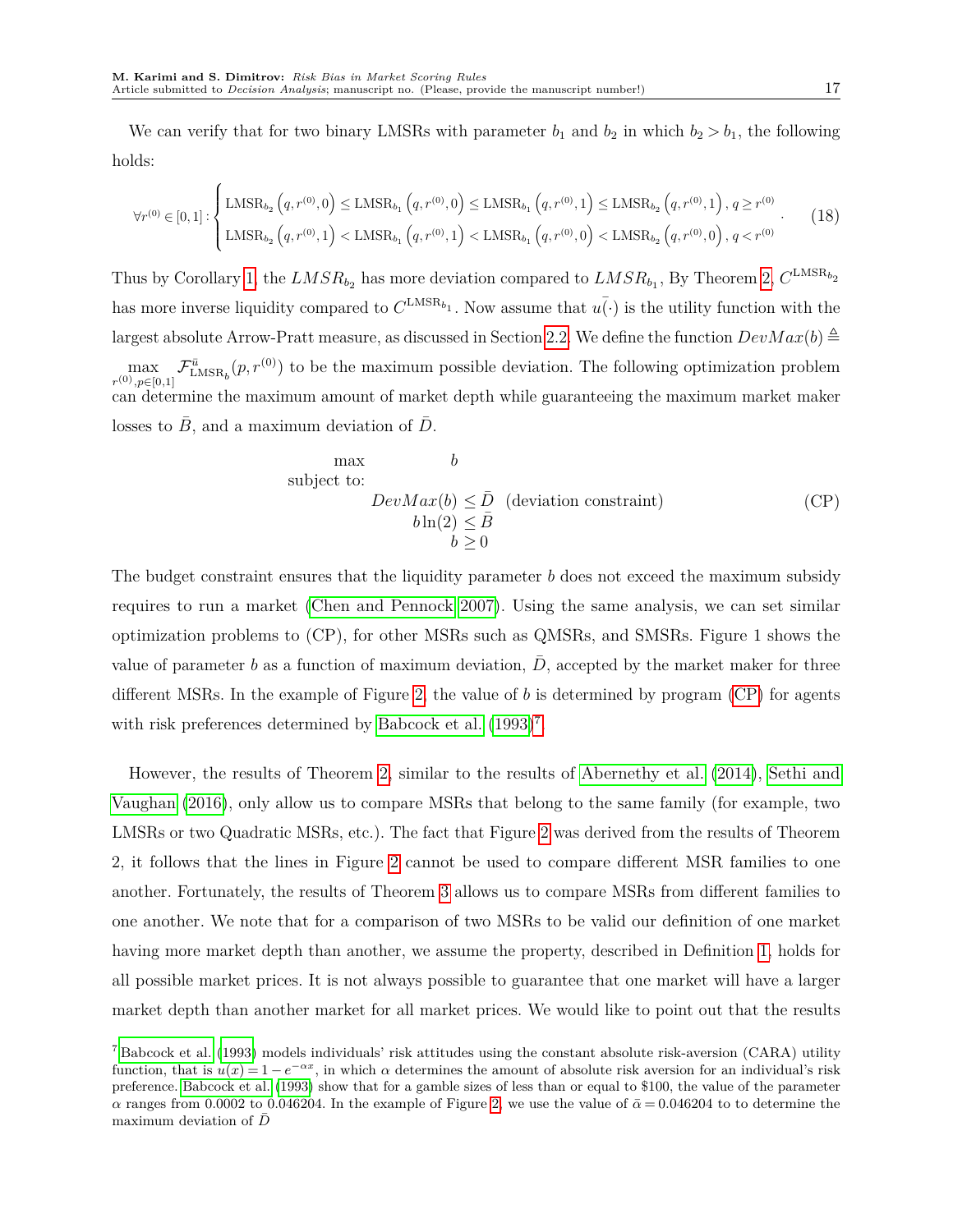<span id="page-17-0"></span>

**Figure 2** Approximations of parameter *b* as a function of  $\overline{D}$  for different MSRs.

of Theorem [3](#page-15-1) may be extended to a locally defined variation of market depth. However, we choose not to use this definition as the comparison of MSRs with a locally defined variation of market depth will require the market maker to have prior knowledge on the distribution of the market prices. If a market maker, has knowledge on the distribution of market prices, then it is no longer clear why the market should exist, as a distribution on market prices is equivalent to a distribution on the outcome of the traded event.

To illustrate an application of Theorem [3,](#page-15-1) consider a set of MSRs  $\mathfrak{X}$ , not necessarily from the same families of MSRs, and the set of their corresponding cost-functions  $\mathfrak{C}^{\mathfrak{X}}$ . Given a maximum amount of deviation, say  $\bar{D}$ , we may choose the MSR  $\mathcal{X}^* \in \mathfrak{X}$ , in which:  $\mathcal{X}^*$  has a maximum deviation of  $\bar{D}$ , and  $C^{\chi^*}(\cdot)$  has more market depth relative to all other cost-functions in  $\mathfrak{C}^{\mathfrak{X}}$ , if comparable. Figure [3](#page-18-0) illustrates the head-to-head comparison of the three popular variants of MSRs.

Using the depth comparison illustrated in Figure [3,](#page-18-0) we can numerically show that when  $\mathfrak X$  includes three families of MSRs, Logarithmic, Quadratic, and Spherical MSRs [\(Chen and Pennock 2007\)](#page-27-7), for any given  $\bar{D}$ ,  $\mathcal{X}^*$  is a LMSR. This is because a logarithmic cost-function either: has more depth relative to any quadratic or spherical cost-function market makers, or is not comparable to a quadratic or spherical cost-function market maker. Moreover, the fact that  $\mathcal{X}^*$  is a LMSR is independent of the maximum risk preference. Using a similar numerical analysis, and assuming any population has the same maximum risk preference found by [Babcock et al.](#page-26-3) [\(1993\)](#page-26-3), we can show that when  $\mathfrak{X}$  includes only two families of Quadratic, and Spherical MSRs [\(Chen and Pennock 2007\)](#page-27-7),  $\mathcal{X}^{\star}$  is a Quadratic MSR for any given D. We note that, unlike the case with three families of MSRs, Logarithmic, Quadratic, and Spherical MSRs, when  $\mathfrak X$  includes only two families of Quadratic, and Spherical MSRs, the utility function of the most risk-averse/risk seeking agent determines if  $\mathcal{X}^*$  is a Quadratic or a Spherical MSR. Moreover, the class of MSRs where  $\mathcal{X}^*$  belongs to, may also depend on  $\bar{D}$ .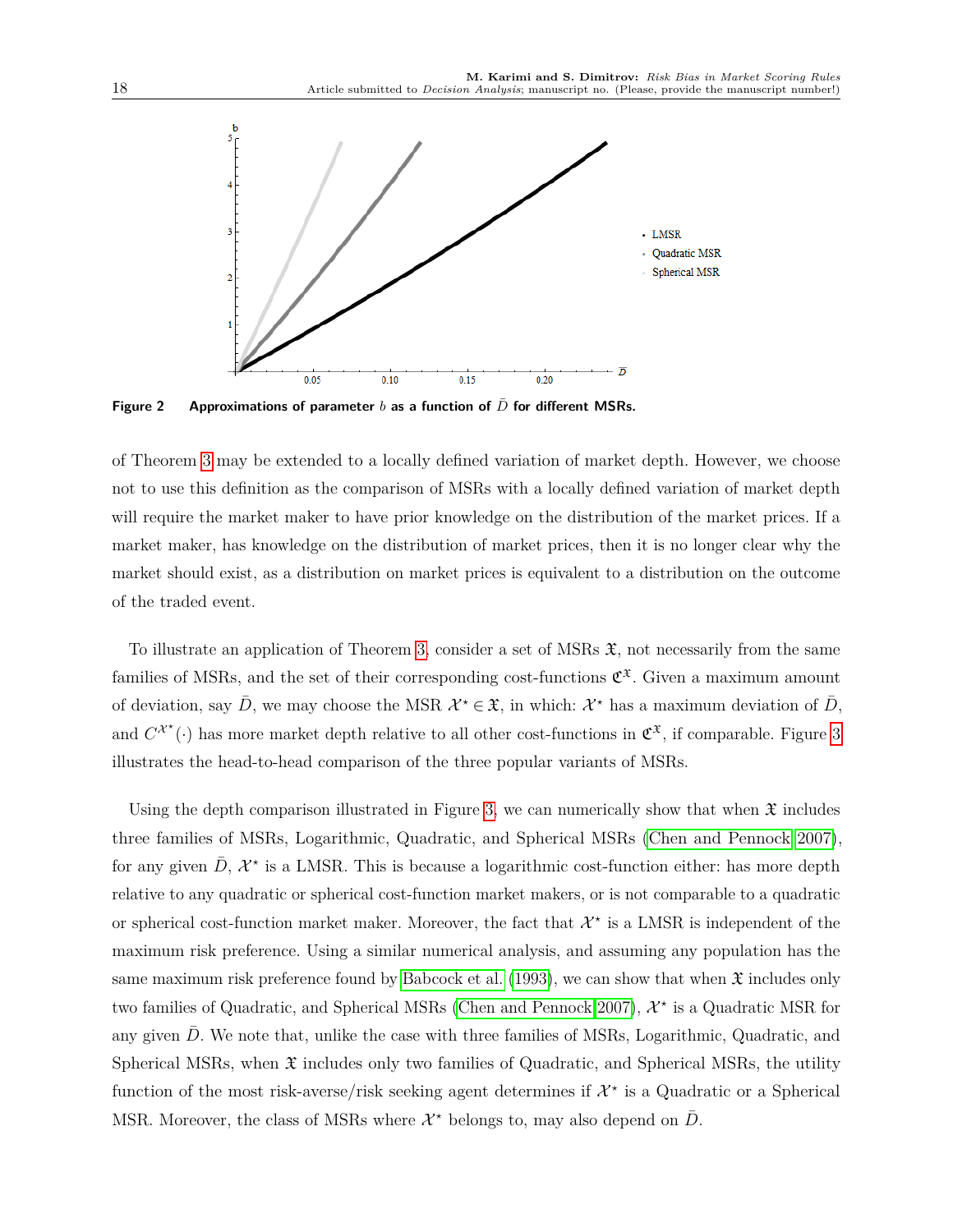<span id="page-18-0"></span>(a) Logarithmic and Quadratic (b) Logarithmic and Spherical Cost-functions. Cost-functions. (c) Spherical and Quadratic Costfunctions.



**Figure 3 Depth comparison between Logarithmic, Quadratic, and Spherical cost-function market makers. Inconclusive means that the conditions in the definition of Market Depth, Definition [1,](#page-9-0) are violated.**

## **5. Conclusion**

In this paper we study the effect of agent risk bias on belief reporting in MSR prediction markets and characterized the close relation with cost-functions' market liquidity and risk bias in MSRs. Our analytical results suggest that myopic, utility maximizing agents do not report their exact beliefs, unless their beliefs are identical to the current market estimate. We introduced the concepts of deviation to measure the difference between an agent's reported belief and personal belief. Our first finding is that we can compare the amount of deviation across all MSRs by comparing the reward functions provided to agents. The higher the reward functions, the higher the deviation. We also showed that for all MSRs, decreasing the deviation of a MSR implies decreasing the liquidity of the MSR's corresponding cost-function market maker. We used this relation to introduce an analytical approach to determine the amount of liquidity to use to ensure a desirable belief elicitation. In the future, we would like to extend our results with other risky choice theories such as prospect theory. The results assumed that deviation is measured as defined in [\(15\)](#page-12-2), in the future, we are interested in determining the robustness of this definition by seeing if using different norm measures will impact the results found in (CP). In addition, the presented work only shows how to choose the most liquid market maker amongst three popular MSR families. As a future direction of study, we would like to optimize over the set of all possible MSRs to find the one that has the optimal liquidity across all MSRs. Further, we assumed that agents' budgets are unbounded, an assumption needed for the mapping between probability reports in MSRs and buying and selling shares in a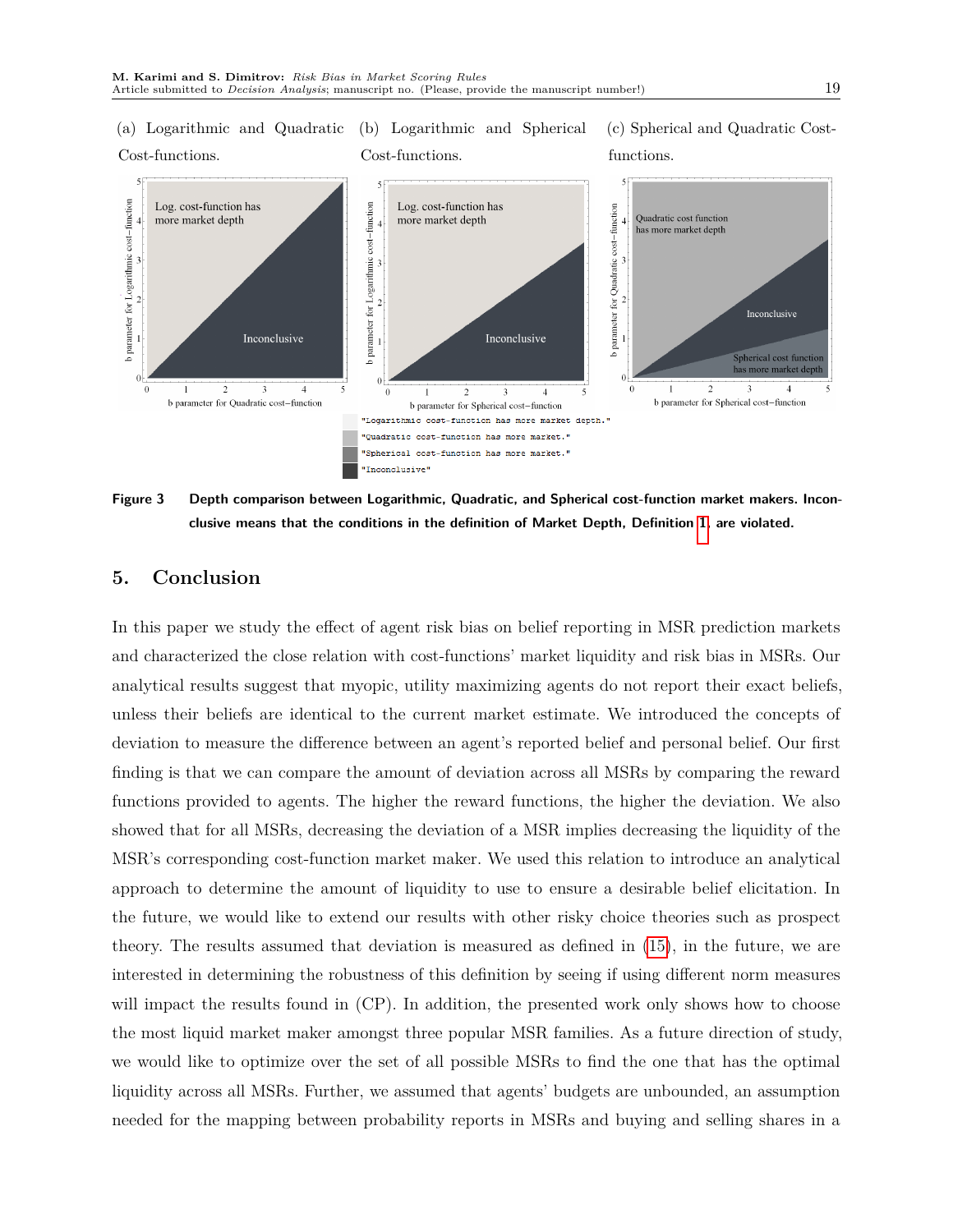cost-function prediction market. One area of future research is to explore this mapping when agents have budget-bounded reports. Finally, we would like to test the liquidity-deviation relationship in laboratory settings.

## **Acknowledgments**

We would like to thank Rakesh Sarin, the editor for handling our submission, along with the anonymous Associate Editor and two reviewers for the great constructive comments that greatly improved the paper. This research was supported by a Natural Sciences and Engineering Research Council of Canada (NSERC) grant held by Stanko Dimitrov. We would also like to thank Brian Cozzarin, Kai Huang, Kate Larson, and Selcuk Onay for their feedback on Majid Karimi's PhD dissertation, the basis of this study.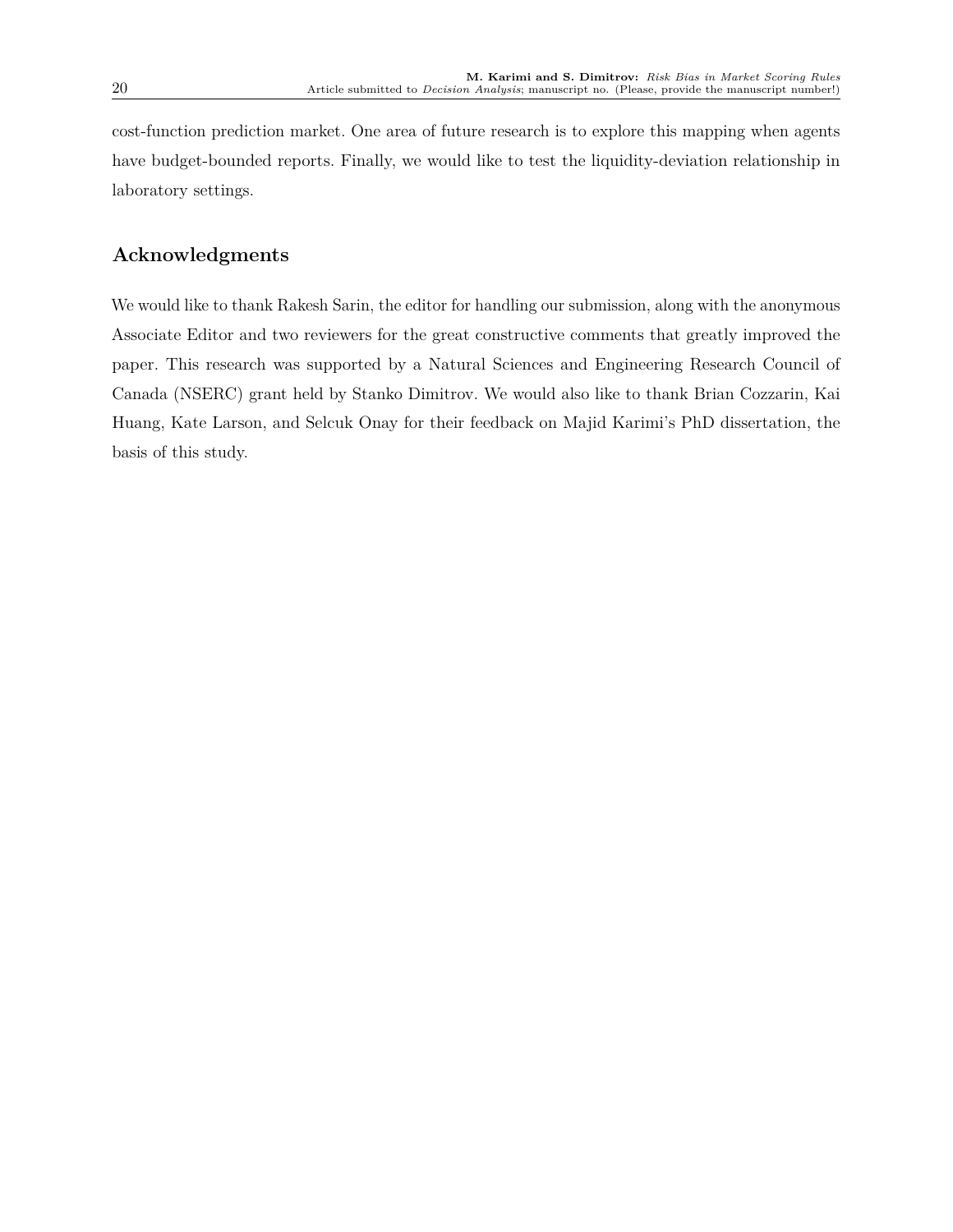#### **Appendix A: Proofs**

Recall that in this paper we only consider binary outcomes.

**Lemma 1** *Let S*(·) *be a strictly proper scoring rule.*

*i)*

<span id="page-20-3"></span>
$$
\forall r \in (0,1): q \frac{\partial}{\partial q} S(q,1) + (1-q) \frac{\partial}{\partial q} S(q,0) \Big|_{q=r} = 0.
$$
 (A1)

*ii)*

$$
\forall r \in (0,1): \frac{\partial}{\partial q} S(q,1)|_{q=r} > 0 \text{ and } \frac{\partial}{\partial q} S(q,0)|_{q=r} < 0.
$$
 (A2)

*Proof.* i) Given the Schervish representation of strictly proper scoring rules [\(Gneiting and Raftery](#page-27-11) [2007,](#page-27-11) Page 363) we have:

<span id="page-20-1"></span>
$$
S(q, 1) = G(q) + (1 - q)G'(q),
$$
  
\n
$$
S(q, 0) = G(q) - qG'(q),
$$
\n(A3)

in which  $G(q)$  is a univariate strictly convex function of q. By first order differentiation and [\(A3\)](#page-20-1) we get:

<span id="page-20-2"></span>
$$
\frac{\partial}{\partial q} S(q, 1) = (1 - q) G''(q),
$$
  

$$
\frac{\partial}{\partial q} S(q, 0) = -q G''(q).
$$
 (A4)

Thus by [\(A4\)](#page-20-2) we have

$$
\left(q\frac{\partial}{\partial q}S(q,1) + (1-q)\frac{\partial}{\partial q}S(q,0)\right)\Big|_{q=r} = r(1-r)G''(r) - (1-r)rG''(r) = 0,
$$

that proves the claim in part (*i*).

ii) Since the function  $G(\cdot)$  is strictly convex in *q*, [\(A4\)](#page-20-2) shows that  $\frac{\partial}{\partial q}S(q,1)$  is positive, and  $\frac{\partial}{\partial q}S(q,0)$  is negative, which proves the claim in part (ii).  $\Box$ 

<span id="page-20-0"></span>**Lemma 2** Let  $r^u_\mathcal{X} \triangleq r^u_\mathcal{X}\left(p, r^{(0)}\right)$ , be the expected utility-maximizing report, defined in [\(14\)](#page-11-0), of an agent in *the Hanson MSR X, in which*  $\mathbf{p} = (p, 1-p)$  *is the agent's belief on*  $\omega$  *and*  $\mathbf{r}^{(0)} = (r^{(0)}, 1-r^{(0)})$  *is the market's current estimate.*

*i)*

<span id="page-20-4"></span>
$$
\frac{1-p}{p} = \frac{1-r_X^u}{r_X^u} \frac{u'\left(\mathcal{X}\left(r_X^u, r^{(0)}, 1\right)\right)}{u'\left(\mathcal{X}\left(r_X^u, r^{(0)}, 0\right)\right)}.\tag{A5}
$$

*ii)*

$$
\begin{aligned}\n\text{(risk averse agent)} if u is concave } &\Longrightarrow \left\{ \begin{array}{l} p < r_{\mathcal{X}}^u < r^{(0)} : p < r^{(0)} \\ p &= r_{\mathcal{X}}^u = r^{(0)} : p = r^{(0)} \\ r^{(0)} < r_{\mathcal{X}}^u < p & : p > r^{(0)} \end{array} \right. \\
\text{(risk seeking agent)} if u is convex } &\Longrightarrow \left\{ \begin{array}{l} p < r_{\mathcal{X}}^u < r^{(0)} : p > r^{(0)} \\ p &= r_{\mathcal{X}}^u = r^{(0)} : p > r^{(0)} \\ p < r_{\mathcal{X}}^u < p & : p < r^{(0)} \end{array} \right. \\
\text{(A6)}\n\end{aligned}
$$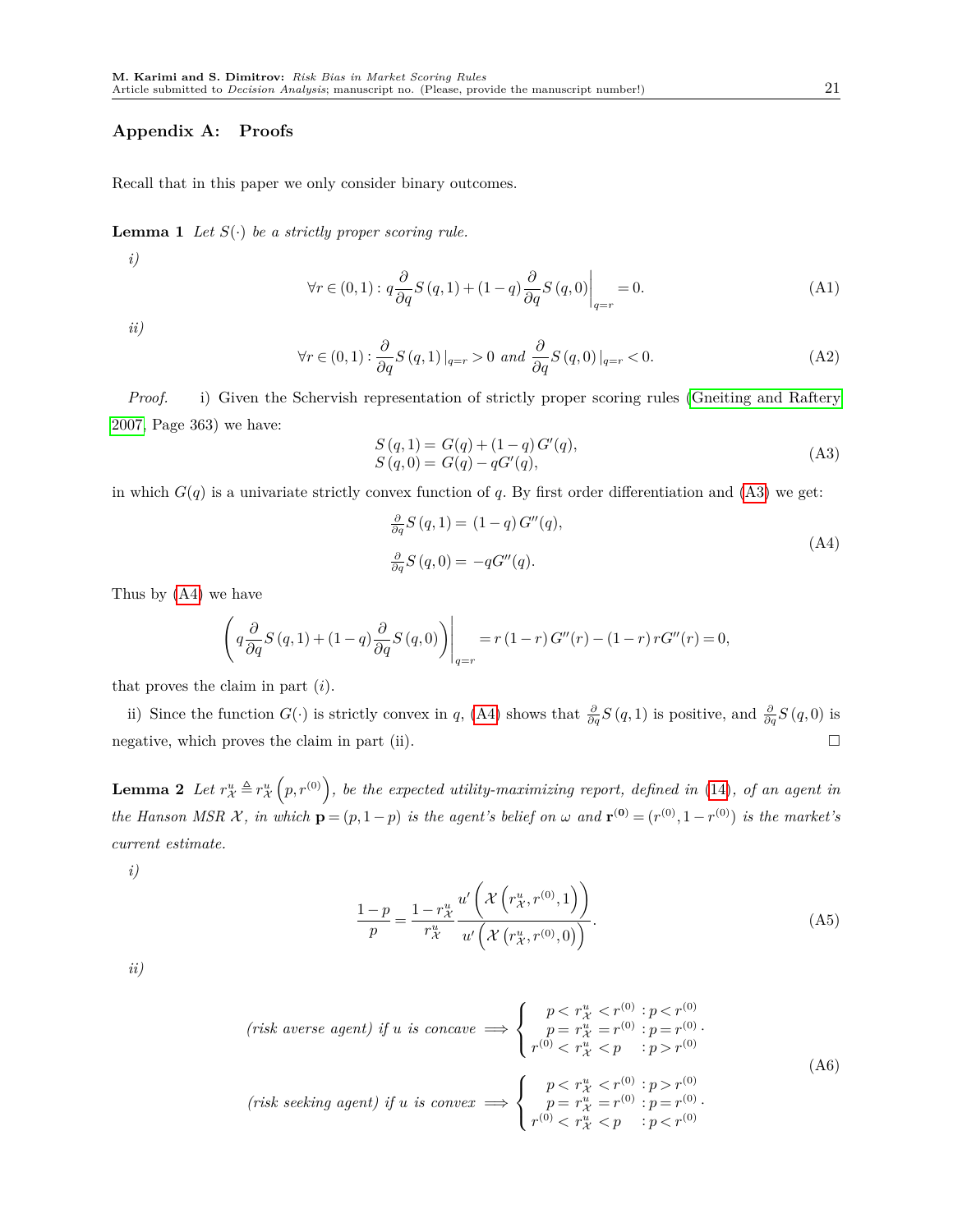*Proof.* i) Since X, the underlying score function of X is smooth,  $\mathcal{X}(\cdot, r^{(0)}, \omega)$  is also smooth, thus  $r_{\mathcal{X}}^u$ is an interior point and it satisfies the first order condition. That is:

$$
\nabla \left( E_p \left[ u \left( \mathcal{X} \left( r_{\mathcal{X}}^u, r^{(0)}, \omega \right) \right) \right] \right) = 0.
$$

By chain rule we get:

$$
p\frac{\partial}{\partial q}\mathcal{X}\left(r_{\mathcal{X}}^{u},r^{(0)},1\right)u'\left(\mathcal{X}\left(r_{\mathcal{X}}^{u},r^{(0)},1\right)\right)+(1-p)\frac{\partial}{\partial q}\mathcal{X}\left(r_{\mathcal{X}}^{u},r^{(0)},0\right)u'\left(\mathcal{X}\left(r_{\mathcal{X}}^{u},r^{(0)},0\right)\right)=0.
$$

By definition of a MSR [\(11\)](#page-10-3) we further have:

$$
p\frac{\partial}{\partial q}X(r_{\mathcal{X}}^{u},1) u'\left(\mathcal{X}\left(r_{\mathcal{X}}^{u},r^{(0)},1\right)\right)+(1-p)\frac{\partial}{\partial q}X(r_{\mathcal{X}}^{u},0) u'\left(\mathcal{X}\left(r_{\mathcal{X}}^{u},r^{(0)},0\right)\right)=0.
$$

Rearrangement gives:

<span id="page-21-0"></span>
$$
\frac{1-p}{p} = \frac{\frac{\partial}{\partial q} X(r_{\mathcal{X}}^u, 1)}{\frac{\partial}{\partial q} X(r_{\mathcal{X}}^u, 0)} \frac{u' \left( \mathcal{X}\left(r_{\mathcal{X}}^u, r^{(0)}, 1\right) \right)}{u' \left( \mathcal{X}\left(r_{\mathcal{X}}^u, r^{(0)}, 0\right) \right)}.
$$
\n(A7)

By a rearrangement of Lemma [1-](#page-20-3)i, [\(A7\)](#page-21-0) can be reduced to the followings:

$$
\frac{1-p}{p} = \frac{1 - r_{\mathcal{X}}^{u}}{r_{\mathcal{X}}^{u}} \frac{u' \left( \mathcal{X} \left( r_{\mathcal{X}}^{u}, r^{(0)}, 1 \right) \right)}{u' \left( \mathcal{X} \left( r_{\mathcal{X}}^{u}, r^{(0)}, 0 \right) \right)}.
$$
\n(A8)

This proves the claim in part (*i*).

ii) By [\(A5\)](#page-20-4), to compare  $r_{\mathcal{X}}^u$  to p, we need to determine how  $\frac{u'\left(\mathcal{X}\left(r_{\mathcal{X}}^u,r^{(0)},1\right)\right)}{u'\left(\mathcal{X}\left(x^u\right),u\right)}$  $\frac{u(x(x, y, 0), y)}{u'(x(x, y, 0), y)}$  compares to 1. Without loss of generality, let  $r_{\mathcal{X}}^u > r^{(0)}$  and *u* be a concave function. By Lemma [1-](#page-20-3)ii we get:

<span id="page-21-1"></span>
$$
\begin{cases}\n\mathcal{X}\left(r_{\mathcal{X}}^{u}, r^{(0)}, 1\right) = X\left(r_{\mathcal{X}}^{u}, 1\right) - X\left(r^{(0)}, 1\right) > 0 \\
\mathcal{X}\left(r_{\mathcal{X}}^{u}, r^{(0)}, 0\right) = X\left(r_{\mathcal{X}}^{u}, 0\right) - X\left(r^{(0)}, 0\right) < 0\n\end{cases} \tag{A9}
$$

Since  $u$  is concave and non-decreasing, the function  $u'$  is decreasing and therefore  $(A9)$  implies:

<span id="page-21-2"></span>
$$
\frac{u'\left(\mathcal{X}\left(r_{\mathcal{X}}^{u}, r^{(0)}, 1\right)\right)}{u'\left(\mathcal{X}\left(r_{\mathcal{X}}^{u}, r^{(0)}, 0\right)\right)} < 1. \tag{A10}
$$

Therefore by [\(A10\)](#page-21-2) and [\(A5\)](#page-20-4) we get:

 $r^u_{\mathcal{X}} < p$ .

<span id="page-21-4"></span>Similarly we can show the claim holds in the cases in which  $r^u_{\mathcal{X}} = r^{(0)}$ ,  $r^u_{\mathcal{X}} < r^{(0)}$ , or *u* is convex.

**Lemma 3** *The image of the univariate function*  $r_{\mathcal{X}}^u$   $(\cdot, r^{(0)})$  *is* [0,1]*.* 

*Proof.* By definition, we have:

<span id="page-21-3"></span>
$$
Im\left(r_{\mathcal{X}}^{u}\left(p,r^{(0)}\right)\right) \subseteq [0,1].\tag{A11}
$$

Also

$$
r_{\mathcal{X}}^{u}\left(p,r^{(0)}\right)\bigg|_{p=1} = \underset{q\in[0,1]}{\arg\max} E_{1}\left[u\left(\mathcal{X}\left(q,r^{(0)},\omega\right)\right)\right] = 1
$$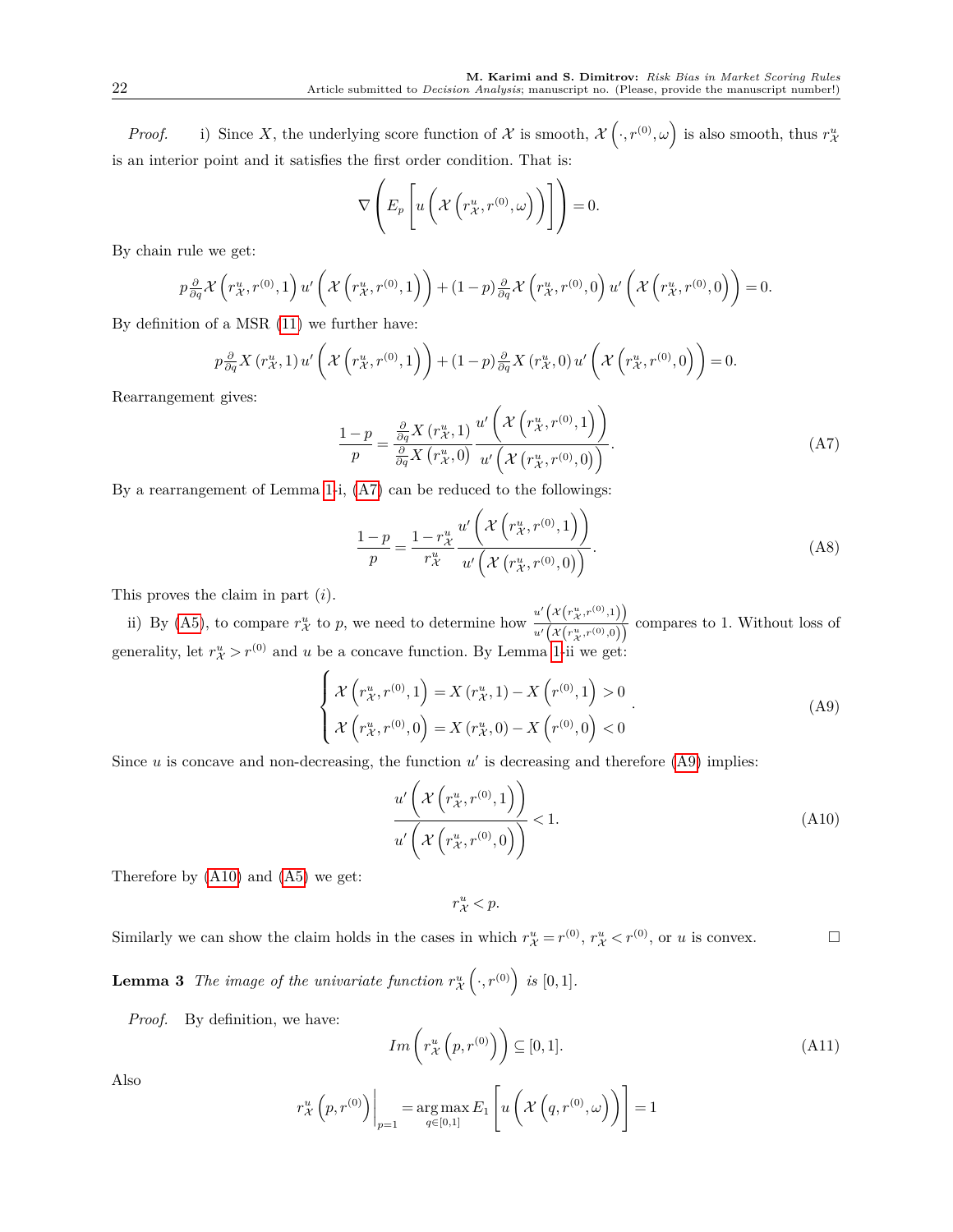and

<span id="page-22-0"></span>
$$
r_{\mathcal{X}}^{u}\left(p,r^{(0)}\right)\Big|_{p=0} = \underset{q\in[0,1]}{\arg\max} E_{0}\left[u\left(\mathcal{X}\left(q,r^{(0)},\omega\right)\right)\right] = 0
$$

$$
\{0,1\} \in Im\left(r_{\mathcal{X}}^{u}\left(\cdot,r^{(0)}\right)\right).
$$
(A12)

The function  $r^u_{\mathcal{X}_r^{(0)}}(p)$  is continuous and since the continuous image of a compact set is compact, [\(A11\)](#page-21-3) and [\(A12\)](#page-22-0) gives:

$$
[0,1]\subseteq Im\left(r_{\mathcal{X}}^{u}\left(\cdot,r^{(0)}\right)\right),
$$
 which completes the proof.

**Theorem 1** *Let*  $\mathcal{X}(\cdot)$  *and*  $\mathcal{Y}(\cdot)$  *be two market scoring rules. Also let*  $u \in \mathcal{U}$  *be a concave (convex) function. The following holds for all*  $r^{(0)} \in [0,1]$ :

<span id="page-22-3"></span>
$$
\forall p \in [0,1]: \mathcal{F}_{\mathcal{X}}^{u}\left(p,r^{(0)}\right) \leq \mathcal{F}_{\mathcal{Y}}^{u}\left(p,r^{(0)}\right) \iff \begin{cases} \frac{u'\left(\mathcal{Y}(q,r^{(0)},1)\right)}{u'\left(\mathcal{Y}(q,r^{(0)},0)\right)} \leq (\geq) \frac{u'\left(\mathcal{X}(q,r^{(0)},1)\right)}{u'\left(\mathcal{X}(q,r^{(0)},0)\right)}, \ \forall q \in \left[0,r^{(0)}\right] \\ \frac{u'\left(\mathcal{Y}(q,r^{(0)},1)\right)}{u'\left(\mathcal{Y}(q,r^{(0)},0)\right)} \geq (\leq) \frac{u'\left(\mathcal{X}(q,r^{(0)},1)\right)}{u'\left(\mathcal{X}(q,r^{(0)},0)\right)}, \ \forall q \in \left[r^{(0)},1\right] \end{cases} \tag{A13}
$$

*Proof.* Let  $r_{\mathcal{X}}^u \triangleq r_{\mathcal{X}}^u(p,r^{(0)})$  and  $r_{\mathcal{Y}}^u \triangleq r_{\mathcal{Y}}^u(p,r^{(0)})$ , be the expected utility-maximizing report, defined in [\(14\)](#page-11-0), of an agent in the Hanson MSR  $\mathcal X$  and  $\mathcal Y$ , respectively. By the definition of deviation, Definition [2,](#page-12-0) we have:

$$
\mathcal{F}_{\mathcal{X}}^{u}\left(p,r^{(0)}\right) \leq \mathcal{F}_{\mathcal{Y}}^{u}\left(p,r^{(0)}\right) \iff \left|r_{\mathcal{X}}^{u}-p\right| \leq \left|r_{\mathcal{Y}}^{u}-p\right|.
$$

Without loss of generality let  $p < r^{(0)}$  and *u* be a concave utility function. By Lemma [2-](#page-20-0)ii, we have  $p <$  $r_{\mathcal{X}}^u, r_{\mathcal{Y}}^u < r^{(0)}$  and thus we get:

$$
\mathcal{F}_{\mathcal{X}}^{u}\left(p,r^{(0)}\right) \leq \mathcal{F}_{\mathcal{Y}}^{u}\left(p,r^{(0)}\right) \iff r_{\mathcal{X}}^{u} - p \leq r_{\mathcal{Y}}^{u} - p \iff r_{\mathcal{X}}^{u} \leq r_{\mathcal{Y}}^{u}.
$$
  
...

By Lemma [2-](#page-20-0)i we have:

<span id="page-22-1"></span>
$$
\frac{1-r_X^u}{r_X^u} \frac{u'\left(\chi\left(r_X^u, r^{(0)}, 1\right)\right)}{u'\left(\chi\left(r_X^u, r^{(0)}, 0\right)\right)} = \frac{1-p}{p} = \frac{1-r_Y^u}{r_Y^u} \frac{u'\left(\mathcal{Y}\left(r_Y^u, r^{(0)}, 1\right)\right)}{u'\left(\mathcal{Y}\left(r_Y^u, r^{(0)}, 0\right)\right)}.
$$
\n(A14)

By simplifying [\(A14\)](#page-22-1) we get:

<span id="page-22-2"></span>
$$
\frac{1 - r_{\mathcal{X}}^{u}}{r_{\mathcal{X}}^{u}} \frac{u'}{u'} \left( \mathcal{X}\left(r_{\mathcal{X}}^{u}, r^{(0)}, 1\right) \right) = \frac{1 - r_{\mathcal{Y}}^{u}}{r_{\mathcal{Y}}^{u}} \frac{u'}{u'} \left( \mathcal{Y}\left(r_{\mathcal{Y}}^{u}, r^{(0)}, 1\right) \right) \cdot \left( \mathbf{A} 15\right)
$$
\n
$$
\left( \mathcal{X}\left(r_{\mathcal{X}}^{u}, r^{(0)}, 0\right) \right) = \frac{1 - r_{\mathcal{Y}}^{u}}{r_{\mathcal{Y}}^{u}} \frac{u'}{u'} \left( \mathcal{Y}\left(r_{\mathcal{Y}}^{u}, r^{(0)}, 0\right) \right) \cdot \left( \mathbf{A} 15\right)
$$

By [\(A15\)](#page-22-2) and simple comparison we get:

<span id="page-22-4"></span>
$$
r_{\mathcal{X}}^{u} \leq r_{\mathcal{Y}}^{u} \iff \frac{1 - r_{\mathcal{X}}^{u}}{r_{\mathcal{X}}^{u}} \geq \frac{1 - r_{\mathcal{Y}}^{u}}{r_{\mathcal{Y}}^{u}} \iff \frac{u'\left(\mathcal{X}\left(r_{\mathcal{X}}^{u}, r^{(0)}, 1\right)\right)}{u'\left(\mathcal{X}\left(r_{\mathcal{X}}^{u}, r^{(0)}, 0\right)\right)} \leq \frac{u'\left(\mathcal{Y}\left(r_{\mathcal{Y}}^{u}, r^{(0)}, 1\right)\right)}{u'\left(\mathcal{Y}\left(r_{\mathcal{Y}}^{u}, r^{(0)}, 0\right)\right)}.
$$
(A16)

Consider  $q \in [0, r^{(0)}]$  and assume:

<span id="page-22-5"></span>
$$
\frac{u'\left(\mathcal{X}\left(q,r^{(0)},1\right)\right)}{u'\left(\mathcal{X}\left(q,r^{(0)},0\right)\right)} \leq \frac{u'\left(\mathcal{Y}\left(q,r^{(0)},1\right)\right)}{u'\left(\mathcal{Y}\left(q,r^{(0)},0\right)\right)}.\tag{A17}
$$

To prove [\(A13\)](#page-22-3), in the case wehre  $q \in [0, r^{(0)}]$ , we need to show [\(A16\)](#page-22-4)  $\iff$  [\(A17\)](#page-22-5).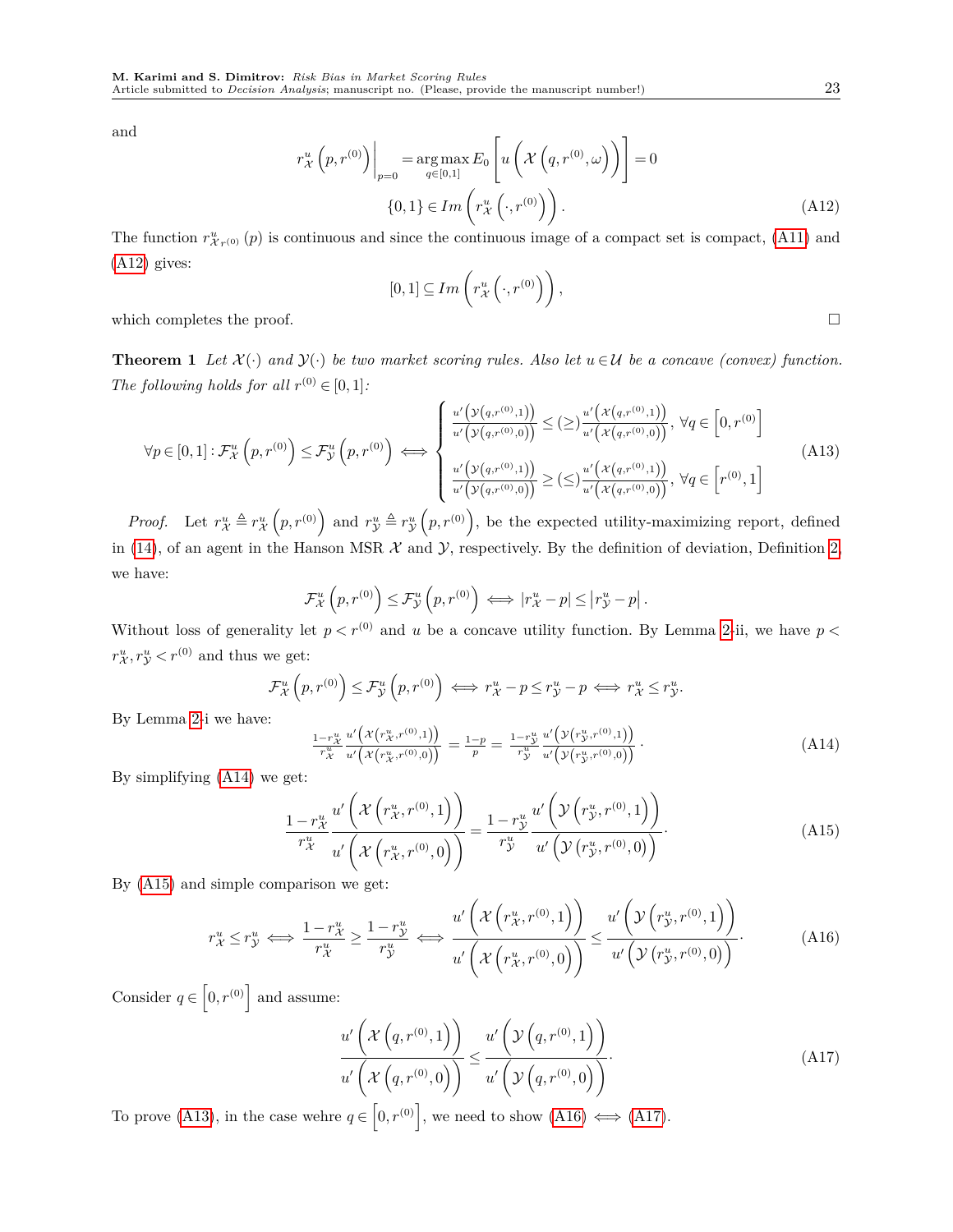• [\(A16\)](#page-22-4)  $\implies$  [\(A17\)](#page-22-5): By (A16),  $r^u_X \leq r^u_Y$ . By Lemma [2-](#page-20-0)ii, and the fact that *u'* is decreasing, we get:

<span id="page-23-0"></span>
$$
\begin{cases}\n\mathcal{Y}\left(r_{\mathcal{X}}^{u},r^{(0)},1\right) \leq \mathcal{Y}\left(r_{\mathcal{Y}}^{u},r^{(0)},1\right) \\
\mathcal{Y}\left(r_{\mathcal{Y}}^{u},r^{(0)},0\right) \leq \mathcal{Y}\left(r_{\mathcal{X}}^{u},r^{(0)},0\right)\n\end{cases} \Longrightarrow \frac{u'\left(\mathcal{Y}\left(r_{\mathcal{Y}}^{u},r^{(0)},1\right)\right)}{u'\left(\mathcal{Y}\left(r_{\mathcal{Y}}^{u},r^{(0)},0\right)\right)} \leq \frac{u'\left(\mathcal{Y}\left(r_{\mathcal{X}}^{u},r^{(0)},1\right)\right)}{u'\left(\mathcal{Y}\left(r_{\mathcal{X}}^{u},r^{(0)},0\right)\right)}.\n\tag{A18}
$$

By [\(A16\)](#page-22-4), the right hand side of [\(A18\)](#page-23-0) implies:

<span id="page-23-1"></span>
$$
\frac{u'\left(\mathcal{X}\left(r_{\mathcal{X}}^{u},r^{(0)},1\right)\right)}{u'\left(\mathcal{X}\left(r_{\mathcal{X}}^{u},r^{(0)},0\right)\right)} \leq \frac{u'\left(\mathcal{Y}\left(r_{\mathcal{X}}^{u},r^{(0)},1\right)\right)}{u'\left(\mathcal{Y}\left(r_{\mathcal{X}}^{u},r^{(0)},0\right)\right)}.
$$
\n(A19)

By Lemma [3,](#page-21-4) [\(A19\)](#page-23-1) can be rewritten as:

$$
\frac{u'\left(\mathcal{X}\left(q,r^{(0)},1\right)\right)}{u'\left(\mathcal{X}\left(q,r^{(0)},0\right)\right)} \leq \frac{u'\left(\mathcal{Y}\left(q,r^{(0)},1\right)\right)}{u'\left(\mathcal{Y}\left(q,r^{(0)},0\right)\right)},
$$

which proves  $(A16) \implies (A17)$  $(A16) \implies (A17)$  $(A16) \implies (A17)$ .

• [\(A17\)](#page-22-5)  $\implies$  [\(A16\)](#page-22-4): Assume to the contrary that there exists  $p^{(0)} \in [0, r^{(0)}]$  and let  $a^u_x \triangleq r^u_x(p^{(0)}, r^{(0)})$ and  $b^u_\mathcal{X} \triangleq r^u_\mathcal{Y}\left(p^{(0)}, r^{(0)}\right)$ , such that:

<span id="page-23-3"></span>
$$
\frac{u'\left(\mathcal{Y}\left(b_{\mathcal{Y}}^{u},r^{(0)},1\right)\right)}{u'\left(\mathcal{Y}\left(b_{\mathcal{Y}}^{u},r^{(0)},0\right)\right)} < \frac{u'\left(\mathcal{X}\left(a_{\mathcal{X}}^{u},r^{(0)},1\right)\right)}{u'\left(\mathcal{X}\left(a_{\mathcal{X}}^{u},r^{(0)},0\right)\right)}.\tag{A20}
$$

By  $(A15)$ , we get:

<span id="page-23-2"></span>
$$
b^u_{\mathcal{X}} < a^u_{\mathcal{X}}.\tag{A21}
$$

By  $(A17)$ ,  $(A21)$ , and the fact that  $u'$  is decreasing, we get:

<span id="page-23-4"></span>
$$
\begin{cases}\n\mathcal{X}\left(a_{\mathcal{X}}^{u},r^{(0)},1\right) \leq \mathcal{X}\left(b_{\mathcal{Y}}^{u},r^{(0)},1\right) \\
\mathcal{X}\left(b_{\mathcal{Y}}^{u},r^{(0)},0\right) \leq \mathcal{X}\left(a_{\mathcal{X}}^{u},r^{(0)},0\right)\n\end{cases} \Longrightarrow \frac{u'\left(\mathcal{X}\left(a_{\mathcal{X}}^{u},r^{(0)},1\right)\right)}{u'\left(\mathcal{X}\left(a_{\mathcal{X}}^{u},r^{(0)},0\right)\right)} \leq \frac{u'\left(\mathcal{X}\left(b_{\mathcal{Y}}^{u},r^{(0)},1\right)\right)}{u'\left(\mathcal{X}\left(b_{\mathcal{Y}}^{u},r^{(0)},0\right)\right)}.\n\tag{A22}
$$

By [\(A20\)](#page-23-3), the right-hand side of [\(A22\)](#page-23-4) gives:

<span id="page-23-5"></span>
$$
\frac{u'\left(\mathcal{Y}\left(b_{\mathcal{Y}}^{u},r^{(0)},1\right)\right)}{u'\left(\mathcal{Y}\left(b_{\mathcal{Y}}^{u},r^{(0)},0\right)\right)} < \frac{u'\left(\mathcal{X}\left(b_{\mathcal{Y}}^{u},r^{(0)},1\right)\right)}{u'\left(\mathcal{X}\left(b_{\mathcal{Y}}^{u},r^{(0)},0\right)\right)}.\tag{A23}
$$

Since *u* is concave,  $p^{(0)} \in (0, r^{(0)}]$  and  $b_{\mathcal{X}}^u \triangleq r_{\mathcal{Y}}^u(p^{(0)}, r^{(0)})$ , we conclude that  $b_{\mathcal{X}}^u \in (0, r^{(0)}]$ . Thus [\(A23\)](#page-23-5) is a contradiction with  $(A17)$ .

**Corollary 1** *Let*  $\mathcal{X}(\cdot)$  *and*  $\mathcal{Y}(\cdot)$  *be two market scoring rules that satisfy:* 

<span id="page-23-6"></span>
$$
\forall r^{(0)} \in [0,1]: \begin{cases} \mathcal{Y}(q,r^{(0)},1) \leq \mathcal{X}(q,r^{(0)},1) \leq \mathcal{X}(q,r^{(0)},0) \leq \mathcal{Y}(q,r^{(0)},0), \forall q \in [0,r^{(0)}] \\ \mathcal{Y}(q,r^{(0)},0) \leq \mathcal{X}(q,r^{(0)},0) \leq \mathcal{X}(q,r^{(0)},1) \leq \mathcal{Y}(q,r^{(0)},1), \forall q \in [r^{(0)},1] \end{cases} (A24)
$$

*Hence the following holds:*

$$
\forall u \in \mathcal{U}, \forall p \in [0,1]: \mathcal{F}^u_{\mathcal{X}}\left(p, r^{(0)}\right) \leq \mathcal{F}^u_{\mathcal{Y}}\left(p, r^{(0)}\right).
$$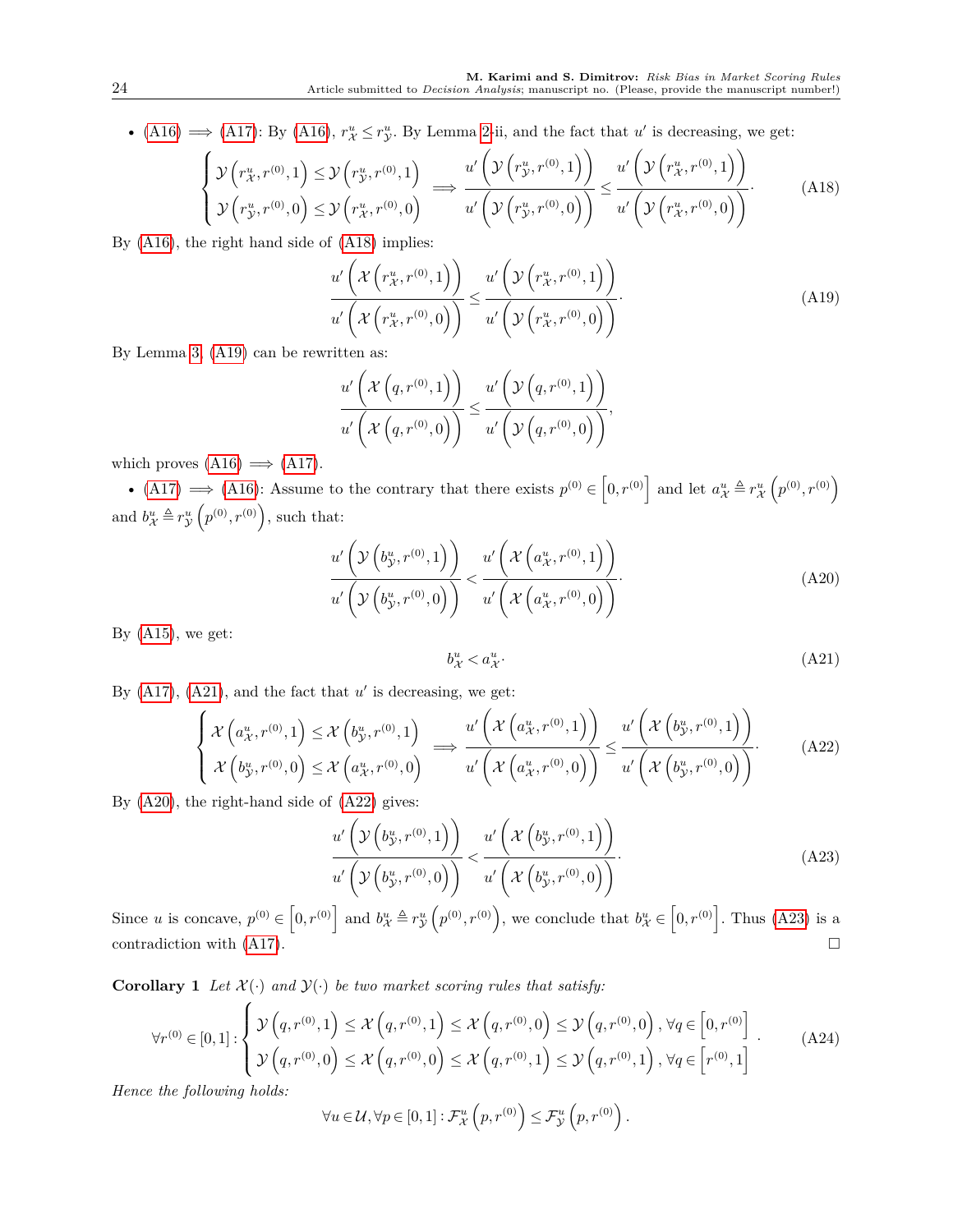*Proof.* Let [\(A24\)](#page-23-6) hold,  $u(\cdot)$  be concave and without loss of generality let  $q \in [r^{(0)}, 1]$ . By Theorem [1,](#page-12-1) to prove the claim we need to prove the following:

<span id="page-24-0"></span>
$$
\frac{u'\left(\mathcal{X}\left(q,r^{(0)},1\right)\right)}{u'\left(\mathcal{X}\left(q,r^{(0)},0\right)\right)} \leq \frac{u'\left(\mathcal{Y}\left(q,r^{(0)},1\right)\right)}{u'\left(\mathcal{Y}\left(q,r^{(0)},0\right)\right)}.\tag{A25}
$$

Since  $u(\cdot)$  is concave and monotonically increasing,  $u'$ , the first derivative of the function  $u(\cdot)$ , is monotonically decreasing. [\(A24\)](#page-23-6) and Lemma [1-](#page-20-3)ii gives:

$$
\begin{cases}\n\mathcal{Y}\left(q,r^{(0)},1\right) \leq \mathcal{X}\left(q,r^{(0)},1\right) & \implies \frac{u'\left(\mathcal{X}\left(q,r^{(0)},1\right)\right)}{u'\left(\mathcal{X}\left(q,r^{(0)},0\right)\right)} \leq \frac{u'\left(\mathcal{Y}\left(q,r^{(0)},1\right)\right)}{u'\left(\mathcal{X}\left(q,r^{(0)},0\right)\right)} & \text{(A26)} \\
\end{cases}
$$

which completes the proof in this case.

When  $u(\cdot)$  is convex, by Theorem [1](#page-12-1) we need to prove the reverse of [\(A25\)](#page-24-0). However, since  $u(\cdot)$  is convex and monotonically increasing,  $u'(\cdot)$  is monotonically increasing, and thus  $(A24)$  is enough to show the reverse of  $(A25)$ .

**Theorem 2** Let  $C^X$  and  $C^Y$  be the cost function market makers of the two MSRs X and Y respectively, in *which*  $C^{\mathcal{Y}}(\mathbf{s}) = b C^{\mathcal{X}}(\mathbf{s}/b)$  for some  $b > 1$ . The market maker  $C^{\mathcal{Y}}$  has more inverse liquidity if and only if  $\mathcal{Y}$ *has more deviation compared to*  $X$ *.* 

*Proof.*

 $\Rightarrow$ : Since  $C^{\mathcal{Y}}(\mathbf{s}) = b C^{\mathcal{X}}(\mathbf{s}/b)$ , by definition we have  $\mathcal{Y} = b \mathcal{X}$ ; in which  $\mathcal{Y}$  and  $\mathcal{X}$  are the underlying MSRs of the two cost functions  $C^{\mathcal{Y}}$  and  $C^{\mathcal{X}}$  respectively. Since  $b > 1$  we have:

$$
\forall r^{(0)} \in [0,1]: \begin{cases} b\mathcal{X}\left(q,r^{(0)},1\right) \leq \mathcal{X}\left(q,r^{(0)},1\right) \leq \mathcal{X}\left(q,r^{(0)},0\right) \leq b\mathcal{X}\left(q,r^{(0)},0\right), \forall q \in \left[0,r^{(0)}\right] \\ b\mathcal{X}\left(q,r^{(0)},0\right) \leq \mathcal{X}\left(q,r^{(0)},0\right) \leq \mathcal{X}\left(q,r^{(0)},1\right) \leq b\mathcal{X}\left(q,r^{(0)},1\right), \forall q \in \left[r^{(0)},1\right].\end{cases}
$$

Thus by Corollary [1,](#page-13-0)  $\mathcal{Y} = b\mathcal{X}$  has more deviation compared to  $\mathcal{X}$ .

 $\Leftarrow$ : Since  $b > 1$ , by definition of inverse liquidity [\(8\)](#page-9-1),  $C^{\gamma}$  has more liquidity compared to  $C^{\chi}$ .

 $\Box$ 

**Theorem 3** Let  $C^{\chi}$  and  $C^{\gamma}$  be the cost function market makers of the two MSRs X and Y respectively.  $C^{\chi}$ *has more market depth relative to*  $C^{\mathcal{Y}}$ *, only if*  $\mathcal X$  *has more deviation compared to*  $\mathcal Y$ *.* 

*Proof.* By Equivalence relation [\(5\)](#page-7-3) we have:

<span id="page-24-1"></span>
$$
C^{\mathcal{X}}(\mathbf{s}) = \max_{q \in [0,1]} s_1 q + s_0 (1 - q) - (qX(q, 1) + (1 - q)X(q, 0)). \tag{A27}
$$

By definition of the price function  $(6)$ ,  $(A27)$ , and the first order condition of  $(A27)$ ; we have:

<span id="page-24-2"></span>
$$
\frac{\partial}{\partial q} \left( s_1 q + s_0 (1 - q) - \left( q X(q, 1) + (1 - q) X(q, 0) \right) \right) \Big|_{q = Pr_1^X(\mathbf{s})} = 0. \tag{A28}
$$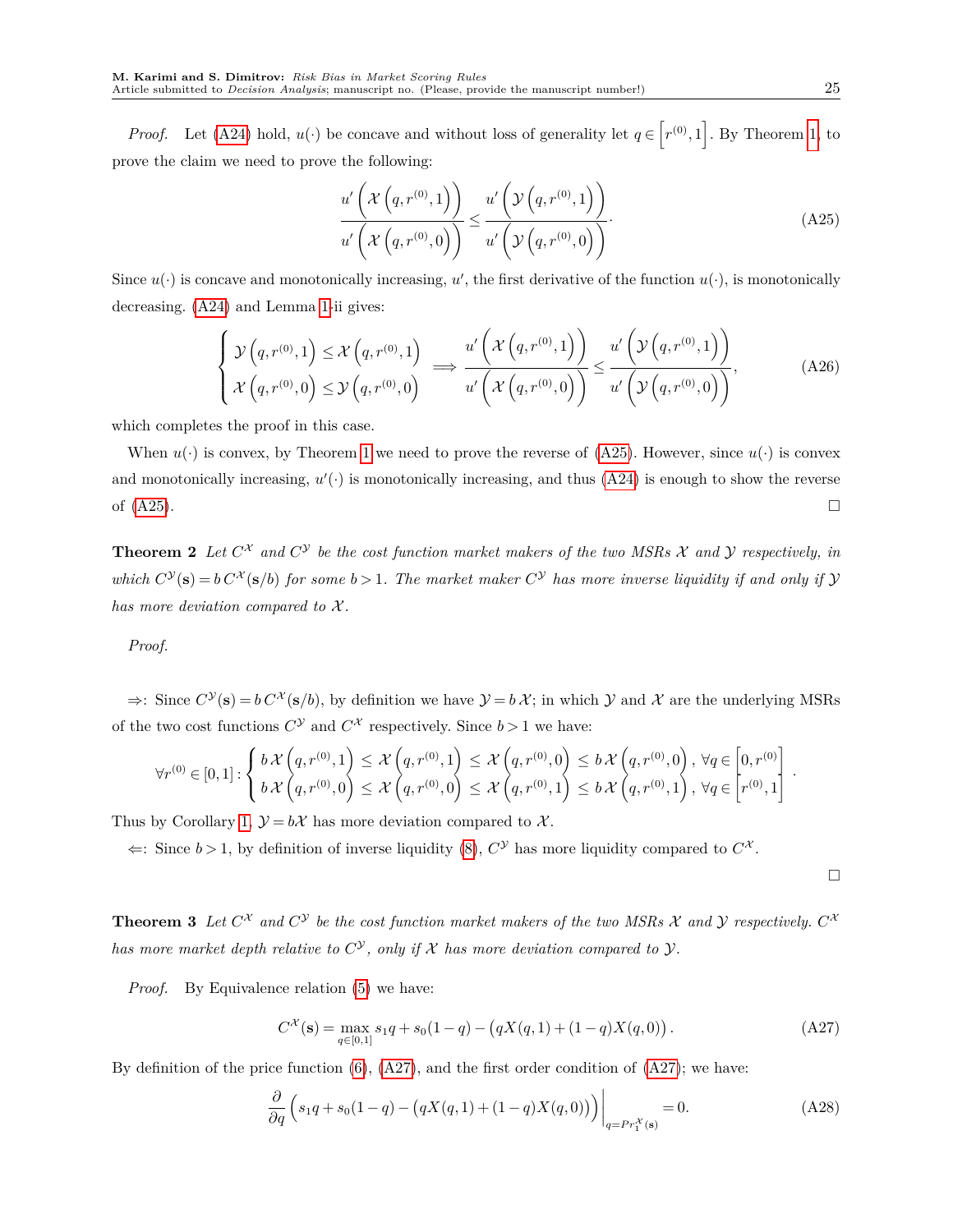Expanding [\(A28\)](#page-24-2) gives:

<span id="page-25-0"></span>
$$
s_1 - \left(X(q,1) - X(q,0)\right) + q\frac{\partial}{\partial q}X(q,1) + (1-q)\frac{\partial}{\partial q}X(q,0)\Big|_{q = Pr_1^{\mathcal{X}}(s)} = 0.
$$
 (A29)

By Lemma [1-](#page-20-3)i,  $q\frac{\partial}{\partial q}X(q,1) + (1-q)\frac{\partial}{\partial q}X(q,0)\Big|_{q=P r_1^{\mathcal{X}}(\mathbf{s})} = 0$ , thus [\(A29\)](#page-25-0) reduces to:

<span id="page-25-1"></span>
$$
s_1 - \left(X\left(Pr_1^{\mathcal{X}}(\mathbf{s},1)\right) - X\left(Pr_1^{\mathcal{X}}(\mathbf{s},0)\right)\right) = 0.
$$
 (A30)

From [\(A30\)](#page-25-1), we can implicitly derive the rate of change in  $Pr_1^{\mathcal{X}}$  w.r.t.  $s_1$ . By implicit differentiation we get:

$$
\frac{\partial}{\partial s_1} Pr_1^{\mathcal{X}}(\mathbf{s}) = \frac{1}{\frac{\partial}{\partial q} \left( X(q, 1) - X(q, 0) \right) \Big|_{q = Pr_1^{\mathcal{X}}(\mathbf{s})}}.
$$
\n(A31)

Thus by definition of market depth, [\(9\)](#page-9-2), we get:

$$
\rho_1^{\mathcal{X}}(\mathbf{s}) = \left. \frac{\partial}{\partial q} \left( X \left( q, 1 \right) - X \left( q, 0 \right) \right) \right|_{q = Pr_1^{\mathcal{X}}(\mathbf{s})}
$$
\n(A32)

Carrying our the procedure above, after replacing  $C^{\gamma}$  for  $C^{\chi}$  we find:

$$
\rho_1^{\mathcal{Y}}(\mathbf{s}) = \left. \frac{\partial}{\partial q} \left( Y(q, 1) - Y(q, 0) \right) \right|_{q = Pr_1^{\mathcal{Y}}(\mathbf{s})}.
$$
\n(A33)

Thus by Definition [1,](#page-9-0)  $C^{\mathcal{Y}}$  has more market depth relative to  $C^{\mathcal{X}}$ , only if<sup>[8](#page-25-2)</sup>:

<span id="page-25-3"></span>
$$
\forall a \in [0,1]: \left. \frac{\partial}{\partial q} \left( X \left( q, 1 \right) - X \left( q, 0 \right) \right) \right|_{q=a} \le \left. \frac{\partial}{\partial q} \left( Y \left( q, 1 \right) - Y \left( q, 0 \right) \right) \right|_{q=a}.
$$
 (A34)

Therefore, to show that  $C^{\mathcal{Y}}$  has more market depth relative to  $C^{\mathcal{X}}$  it is enough to show that [\(A34\)](#page-25-3) is satisfied.

By assumption,  $Y$  has more deviation compared to  $X$ . Corollary [1,](#page-13-0) for a given  $a \in [0,1]$  gives:

<span id="page-25-4"></span>
$$
\begin{cases}\n\mathcal{Y}(q,a,1) \leq \mathcal{X}(q,a,1) \leq \mathcal{X}(q,a,0) \leq \mathcal{Y}(q,a,0), \, q \leq a \\
\mathcal{Y}(q,a,0) \leq \mathcal{X}(q,a,0) \leq \mathcal{X}(q,a,1) \leq \mathcal{Y}(q,a,1), \, q > a\n\end{cases}
$$
\n(A35)

Equation [\(A35\)](#page-25-4) gives:

<span id="page-25-5"></span>
$$
\begin{cases}\n\mathcal{X}(q,a,0) - \mathcal{X}(q,a,1) \leq \mathcal{Y}(q,a,0) - \mathcal{Y}(q,a,1) : q \leq a \\
\mathcal{X}(q,a,1) - \mathcal{X}(q,a,0) \leq \mathcal{Y}(q,a,1) - \mathcal{Y}(q,a,0) : q > a\n\end{cases}.
$$
\n(A36)

Thus by definition of a MSR [\(11\)](#page-10-3), [\(A36\)](#page-25-5) can be expanded to:

<span id="page-25-6"></span>
$$
\begin{cases}\n0 \leq X(q,0) - X(a,0) - (X(q,1) - X(a,1)) \leq Y(q,0) - Y(a,0) - (Y(q,1) - Y(a,1)) : q \leq a \\
0 \leq X(q,1) - X(a,1) - (X(q,0) - X(a,0)) \leq Y(q,1) - Y(a,1) - (Y(q,0) - Y(a,0)) : q > a\n\end{cases} (A37)
$$

Rearranging [\(A37\)](#page-25-6) gives:

<span id="page-25-7"></span>
$$
\begin{cases} \frac{Y(q,1)-Y(q,0)-\left(Y(a,1)-Y(a,0)\right)}{q-a} \leq \frac{X(q,1)-X(q,0)-\left(X(a,1)-X(a,0)\right)}{q-a} \quad q \leq a\\ \frac{X(q,1)-X(q,0)-\left(X(a,1)-X(a,0)\right)}{q-a} \leq \frac{Y(q,1)-Y(q,0)-\left(Y(a,1)-Y(a,0)\right)}{q-a} \quad q > a \end{cases} \tag{A38}
$$

By [\(A38\)](#page-25-7) and the limit definition of the first derivative we get:

<span id="page-25-8"></span>
$$
\frac{\partial}{\partial q}\left(X(q,1) - X(q,0)\right)\Big|_{q=a} \le \frac{\partial}{\partial q}\left(Y(q,1) - Y(q,0)\right)\Big|_{q=a}.\tag{A39}
$$

Note that the above equation holds since both score functions  $X(\cdot)$  and  $Y(\cdot)$  are differentiable and continuous.  $(A39)$  shows that  $(A34)$  is satisfied and the proof is complete.

<span id="page-25-2"></span><sup>8</sup> Note that since  $|\Omega| = 2$ , we only require to show [\(A34\)](#page-25-3) to conclude that  $C^{\mathcal{Y}}$  has more market depth relative to  $C^{\mathcal{X}}$ .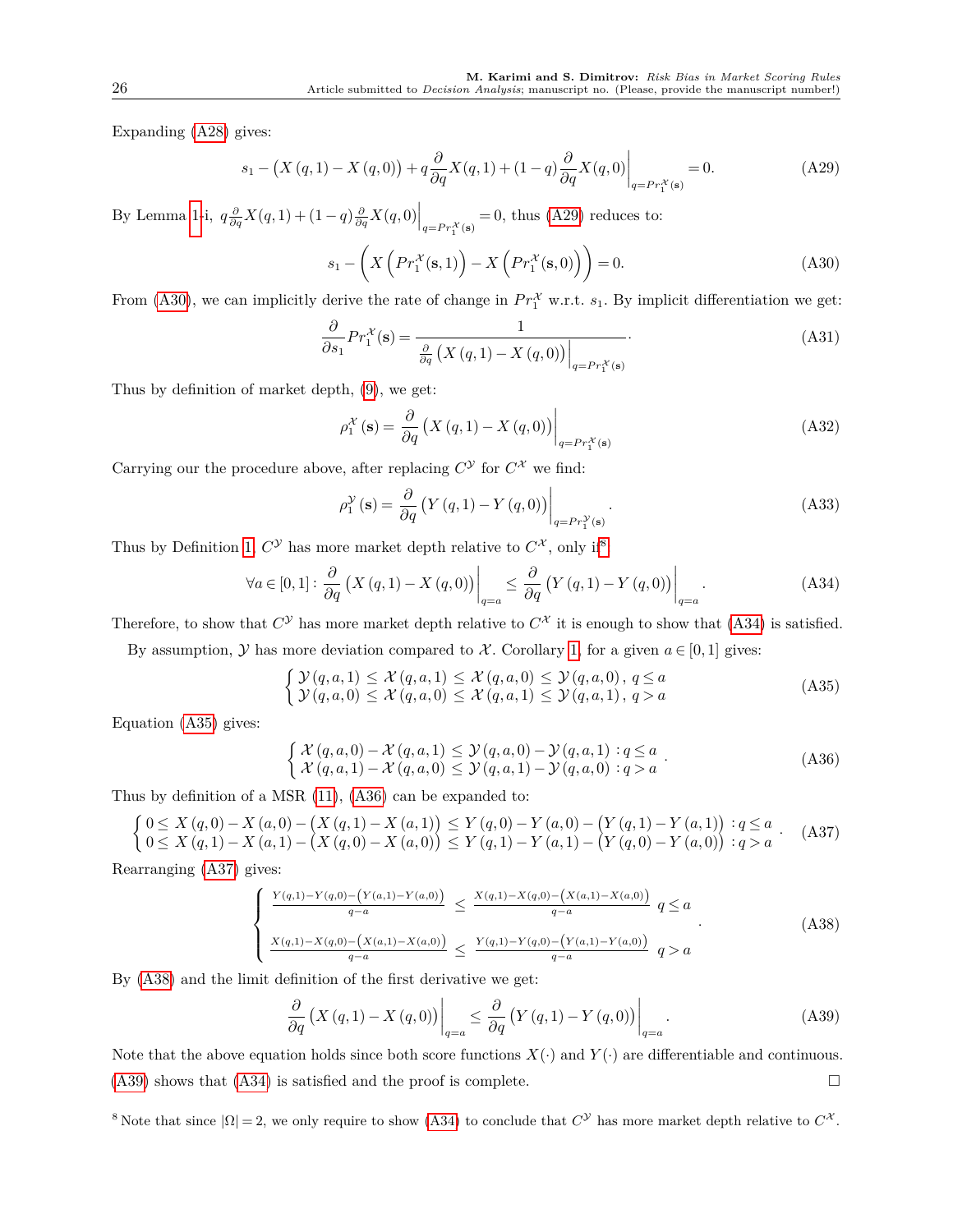## **References**

- <span id="page-26-10"></span>Abernethy, Jacob, Yiling Chen, Jennifer Wortman Vaughan. 2013. Efficient market making via convex optimization, and a connection to online learning. *ACM Transactions on Economics and Computation* **1**(2) 12.
- <span id="page-26-12"></span>Abernethy, Jacob, Yiling Chen, Jennifer Wortman Vaughan. 2011. An optimization-based framework for automated market-making. *Proceedings of the 12th ACM conference on Electronic Commerce*. ACM, 297–306.
- <span id="page-26-1"></span>Abernethy, Jacob, Sindhu Kutty, Sébastien Lahaie, Rahul Sami. 2014. Information aggregation in exponential family markets. *Proceedings of the fifteenth ACM conference on Economics and computation*. ACM, 395–412.
- <span id="page-26-2"></span>Allen, Franklin. 1987. Notes-discovering personal probabilities when utility functions are unknown. *Management Science* **33**(4) 542–544.
- <span id="page-26-0"></span>Arrow, Kenneth J, Robert Forsythe, Michael Gorham, Robert Hahn, Robin Hanson, John O Ledyard, Saul Levmore, Robert Litan, Paul Milgrom, Forrest D Nelson, et al. 2008. The promise of prediction markets. *Science* **320**(5878) 877–878.
- <span id="page-26-4"></span>Atanasov, Pavel, Phillip Rescober, Eric Stone, Samuel A Swift, Emile Servan-Schreiber, Philip Tetlock, Lyle Ungar, Barbara Mellers. 2016. Distilling the wisdom of crowds: Prediction markets vs. prediction polls. *Management Science* to appear.
- <span id="page-26-3"></span>Babcock, Bruce A, E Kwan Choi, Eli Feinerman. 1993. Risk and probability premiums for cara utility functions. *Journal of Agricultural and Resource Economics* **18**(1) 17–24.
- <span id="page-26-8"></span>Berg, Joyce E, George R Neumann, Thomas A Rietz. 2009. Searching for google's value: Using prediction markets to forecast market capitalization prior to an initial public offering. *Management Science* **55**(3) 348–361.
- <span id="page-26-7"></span>Bossaerts, Peter, Leslie Fine, John Ledyard. 2002. Inducing liquidity in thin financial markets through combined-value trading mechanisms. *European Economic Review* **46**(9) 1671–1695.
- <span id="page-26-11"></span>Brahma, Aseem, Mithun Chakraborty, Sanmay Das, Allen Lavoie, Malik Magdon-Ismail. 2012. A bayesian market maker. *Proceedings of the 13th ACM Conference on Electronic Commerce*. ACM, 215–232.
- <span id="page-26-9"></span>Brier, Glenn W. 1950. Verification of forecasts expressed in terms of probability. *Monthly Weather Review* **78**(1) 1–3.
- <span id="page-26-6"></span>Chen, Kay-Yut, Leslie R Fine, Bernardo A Huberman. 2004. Eliminating public knowledge biases in information-aggregation mechanisms. *Management Science* **50**(7) 983–994.
- <span id="page-26-5"></span>Chen, M Keith, Jonathan E Ingersoll Jr, Edward H Kaplan. 2008. Modeling a presidential prediction market. *Management Science* **54**(8) 1381–1394.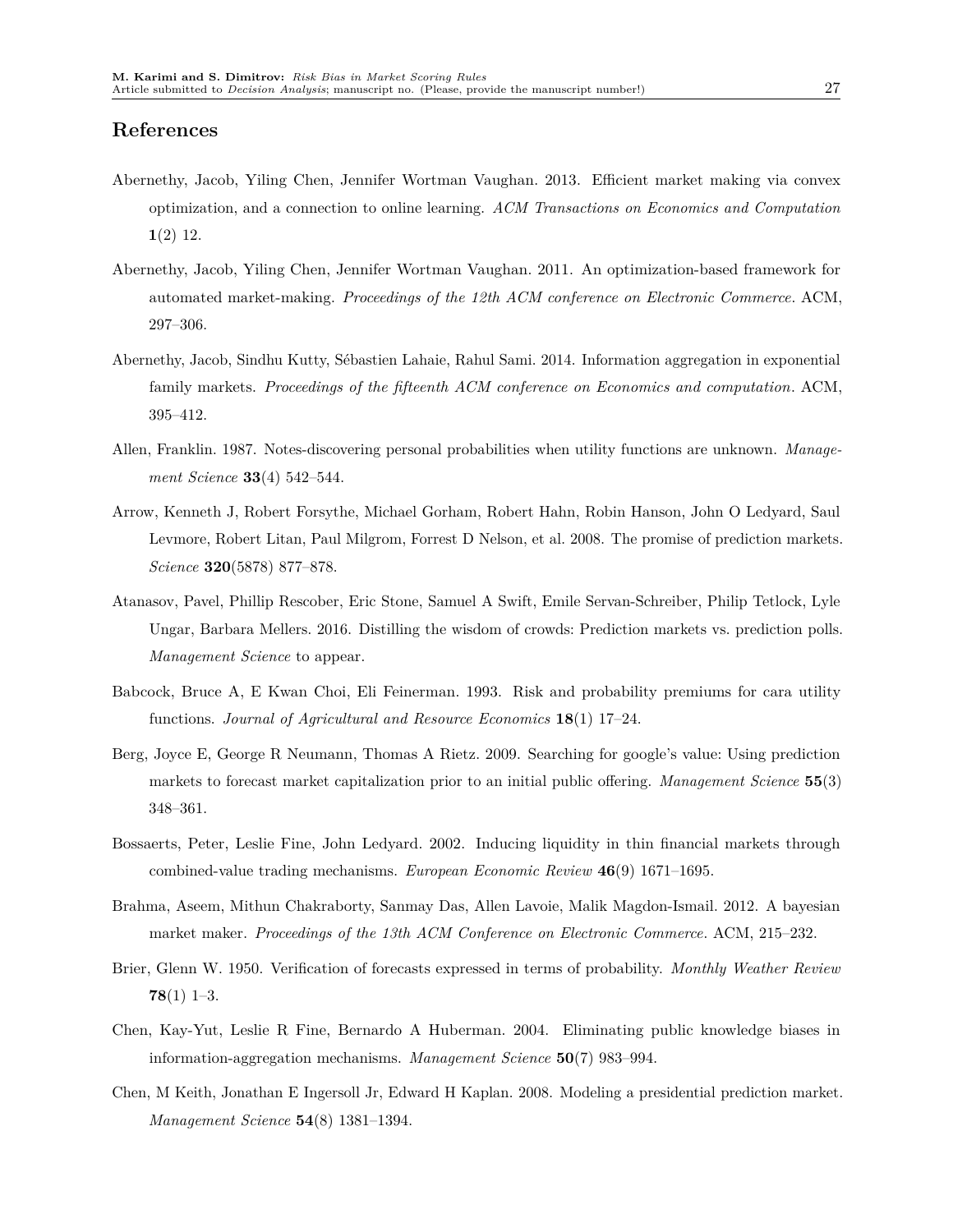- <span id="page-27-7"></span>Chen, Yiling, David M Pennock. 2007. A utility framework for bounded-loss market makers. *In Proceedings of the 23rd Conference on Uncertainty in Artificial Intelligence*.
- <span id="page-27-14"></span>Chen, Yiling, Jennifer Wortman Vaughan. 2010. A new understanding of prediction markets via no-regret learning. *Proceedings of the 11th ACM conference on Electronic Commerce*. ACM, 189–198.
- <span id="page-27-6"></span>Cowgill, Bo, Eric Zitzewitz. 2015. Corporate prediction markets: Evidence from google, ford, and firm x. *The Review of Economic Studies* **82**(4) 1309–1341.
- <span id="page-27-3"></span>Cox, James C, Glenn W Harrison. 2008. *Risk Aversion in Experiments*, vol. 12. Emerald Group Publishing.
- <span id="page-27-8"></span>Csaszar, Felipe A, JP Eggers. 2013. Organizational decision making: An information aggregation view. *Management Science* **59**(10) 2257–2277.
- <span id="page-27-2"></span>Dimitrov, Stanko, Rahul Sami, Marina A Epelman. 2015. Subsidized prediction mechanisms for risk-averse agents. *ACM Transactions on Economics and Computation* **3**(4) 24.
- <span id="page-27-1"></span>D.R. 2016. Polls versus prediction markets: Who said brexit was a surprise? *The Economist* .
- <span id="page-27-4"></span>Dudík, Miroslav, Sébastien Lahaie, Ryan Rogers, Jennifer Wortman Vaughan. 2017. A decomposition of forecast error in prediction markets. Working Paper, Microsoft Research.
- <span id="page-27-0"></span>Filios, Matt. 2016. Identifying black swans. URL [http://www.predictful.com/category/](http://www.predictful.com/category/prediction-markets/) [prediction-markets/](http://www.predictful.com/category/prediction-markets/).
- <span id="page-27-17"></span>Frongillo, Rafael, Mark D Reid. 2015. Convergence analysis of prediction markets via randomized subspace descent. *Advances in Neural Information Processing Systems*. 3034–3042.
- <span id="page-27-16"></span>Frongillo, Rafael M, Nicholás Della Penna, Mark D Reid. 2012. Interpreting prediction markets: a stochastic approach. *Advances in Neural Information Processing Systems*. 3266–3274.
- <span id="page-27-11"></span>Gneiting, Tilmann, Adrian E Raftery. 2007. Strictly proper scoring rules, prediction, and estimation. *Journal of the American Statistical Association* **102**(477) 359–378.
- <span id="page-27-10"></span>Good, I. J. 1952. Rational decisions. *Journal of the Royal Statistical Society. Series B (Methodological)* **14**(1) 107–114. URL <http://www.jstor.org/stable/2984087>.
- <span id="page-27-12"></span>Hanson, Robin. 2003. Combinatorial information market design. *Information Systems Frontiers* **5**(1) 107–119.
- <span id="page-27-9"></span>Healy, Paul J, Sera Linardi, J Richard Lowery, John O Ledyard. 2010. Prediction markets: alternative mechanisms for complex environments with few traders. *Management Science* **56**(11) 1977–1996.
- <span id="page-27-15"></span>Heidari, Hoda, Sébastien Lahaie, David M Pennock, Jennifer Wortman Vaughan. 2015. Integrating market makers, limit orders, and continuous trade in prediction markets. *Proceedings of the Sixteenth ACM Conference on Economics and Computation*. ACM, 583–600.
- <span id="page-27-13"></span>Kadane, Joseph B, Robert L Winkler. 1988. Separating probability elicitation from utilities. *Journal of the American Statistical Association* **83**(402) 357–363.
- <span id="page-27-5"></span>Karni, Edi. 2009. A mechanism for eliciting probabilities. *Econometrica* **77**(2) 603–606.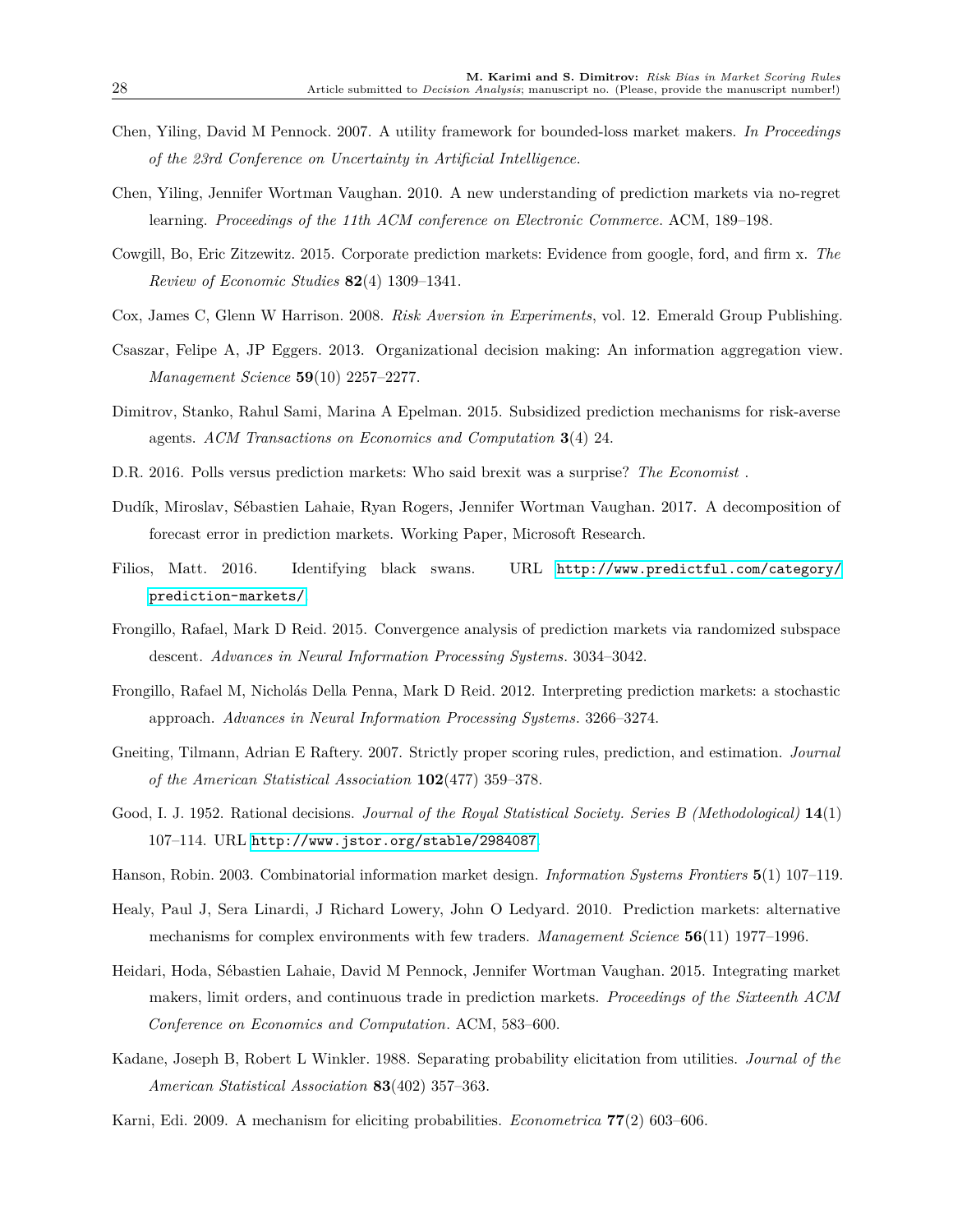- <span id="page-28-5"></span>Lambert, Nicholas. 2011. Probability elicitation for agents with arbitrary risk preferences. Working Paper, Stanford University, Graduate School of Business.
- <span id="page-28-3"></span>Ledbetter, James. 2008. The fizz-dom of crowds: If prediction markets are so great, whey have they been so wrong lately? *Slate* .
- <span id="page-28-16"></span>Li, Xiaolong, Jennifer Wortman Vaughan. 2013. An axiomatic characterization of adaptive-liquidity market makers. *Proceedings of the fourteenth ACM conference on Electronic Commerce*. ACM, 657–674.
- <span id="page-28-14"></span>Manski, Charles F. 2006. Interpreting the predictions of prediction markets. *Economics Letters* **91**(3) 425–429.
- <span id="page-28-10"></span>McCarthy, John. 1956. Measures of the value of information. *Proceedings of the National Academy of Sciences of the United States of America* **42**(9) 654–655.
- <span id="page-28-7"></span>Mellers, Barbara, Eric Stone, Pavel Atanasov, Nick Rohrbaugh, S Emlen Metz, Lyle Ungar, Michael M Bishop, Michael Horowitz, Ed Merkle, Philip Tetlock. 2015. The psychology of intelligence analysis: Drivers of prediction accuracy in world politics. *Journal of Experimental Psychology: Applied* **21**(1) 1.
- <span id="page-28-11"></span>Murphy, Allan H, Robert L Winkler. 1970. Scoring rules in probability assessment and evaluation. *Acta Psychologica* **34** 273–286.
- <span id="page-28-12"></span>Offerman, Theo, Joep Sonnemans, Gijs Van de Kuilen, Peter P Wakker. 2009. A truth serum for non-bayesians: Correcting proper scoring rules for risk attitudes. *The Review of Economic Studies* **76**(4) 1461–1489.
- <span id="page-28-0"></span>Ortner, Gerhard. 1998. Forecasting markets – an industrial application. Universität Wien Working Paper.
- <span id="page-28-8"></span>Ostrovsky, Michael. 2012. Information aggregation in dynamic markets with strategic traders. *Econometrica* **80**(6) 2595–2647.
- <span id="page-28-15"></span>Othman, Abraham, David M Pennock, Daniel M Reeves, Tuomas Sandholm. 2013. A practical liquiditysensitive automated market maker. *ACM Transactions on Economics and Computation* **1**(3) 14.
- <span id="page-28-9"></span>Palfrey, Thomas R, Stephanie W Wang. 2012. Speculative overpricing in asset markets with information flows. *Econometrica* **80**(5) 1937–1976.
- <span id="page-28-6"></span>Pennock, D. M. 2010. Why automated market makers? [blog.oddhead.com/2010/07/08/](blog.oddhead.com/2010/07/08/why-automated-market-makers/) [why-automated-market-makers/](blog.oddhead.com/2010/07/08/why-automated-market-makers/). Accessed 03/06/2015.
- <span id="page-28-1"></span>Plott, Charles R, Kay-Yut Chen. 2002. Information aggregation mechanisms: Concept, design and implementation for a sales forecasting problem. Social Science Working Paper, 1131, California Institute Of Technology, Division Of The Humanities And Social Sciences.
- <span id="page-28-2"></span>Polgreen, Philip M, Forrest D Nelson, George R Neumann, Robert A Weinstein. 2007. Use of prediction markets to forecast infectious disease activity. *Clinical Infectious Diseases* **44**(2) 272–279.
- <span id="page-28-4"></span>Pratt, John W. 1964. Risk aversion in the small and in the large. *Econometrica: Journal of the Econometric Society* 122–136.
- <span id="page-28-13"></span>Premachandra, Mindika, Mark Reid. 2013. Aggregating predictions via sequential mini-trading. *Asian Conference on Machine Learning*. 373–387.